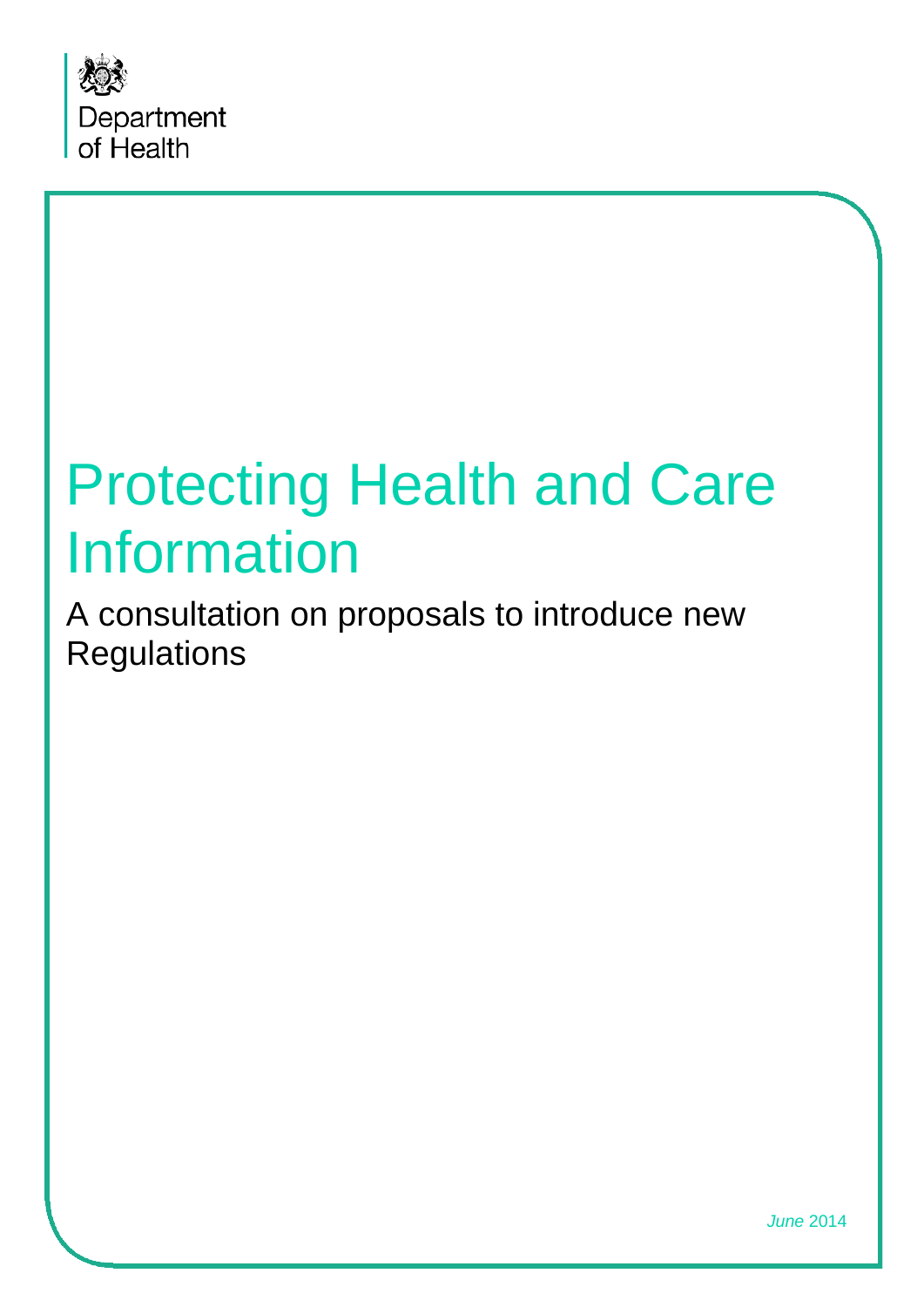|  |  |  |  |  | <b>Title: Protecting Health and Care Information</b> |
|--|--|--|--|--|------------------------------------------------------|
|--|--|--|--|--|------------------------------------------------------|

**Author**: Information Goverance / Information and Transparency / 13630

**Document Purpose**: Consultation

**Publication Date**: June 2014

**Target Audience**:

Department of Health Arm's Length Bodies

Providers of healthcare and adult social care

Commissioning Organisations

Local Authorities

The General Public

Patient Representative Groups

**Contact Details**:

Jennifer Byrom

Quarry House 2N12

0113 254 6102

[jennifer.byrom@dh.gsi.gov.uk](mailto:jennifer.byrom@dh.gsi.gov.uk)

You may re-use the text of this document (not including logos) free of charge in any format or medium, under the terms of the Open Government Licence. To view this licence, visit [www.nationalarchives.gov.uk/doc/open-government-licence/](http://www.nationalarchives.gov.uk/doc/open-government-licence/)

© Crown copyright

Published to gov.uk, in PDF format only.

[www.gov.uk/dh](http://www.gov.uk/dh)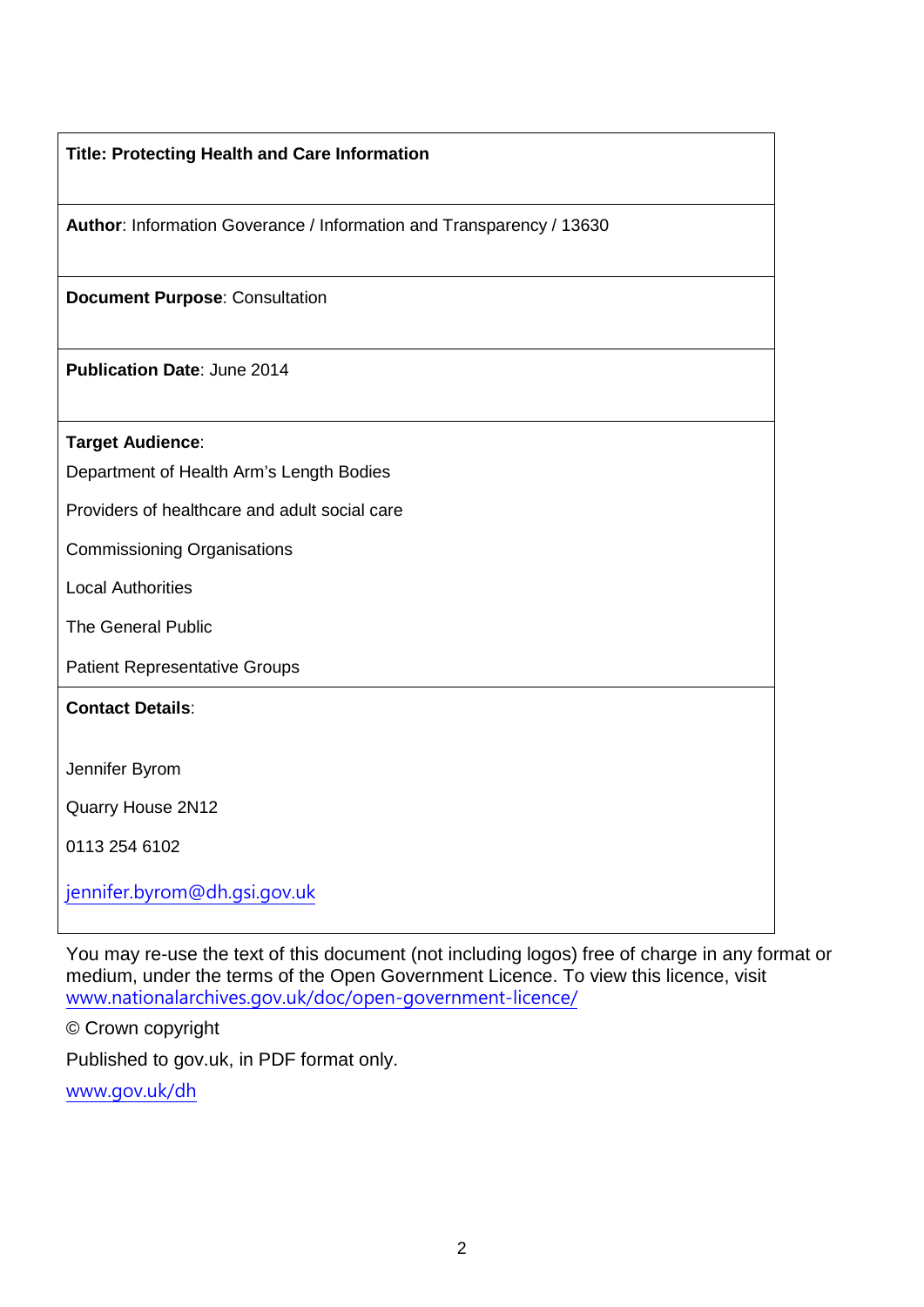# Protecting Health and Care **Information**

A consultation on proposals to introduce new **Regulations** 

**Prepared by Department of Health**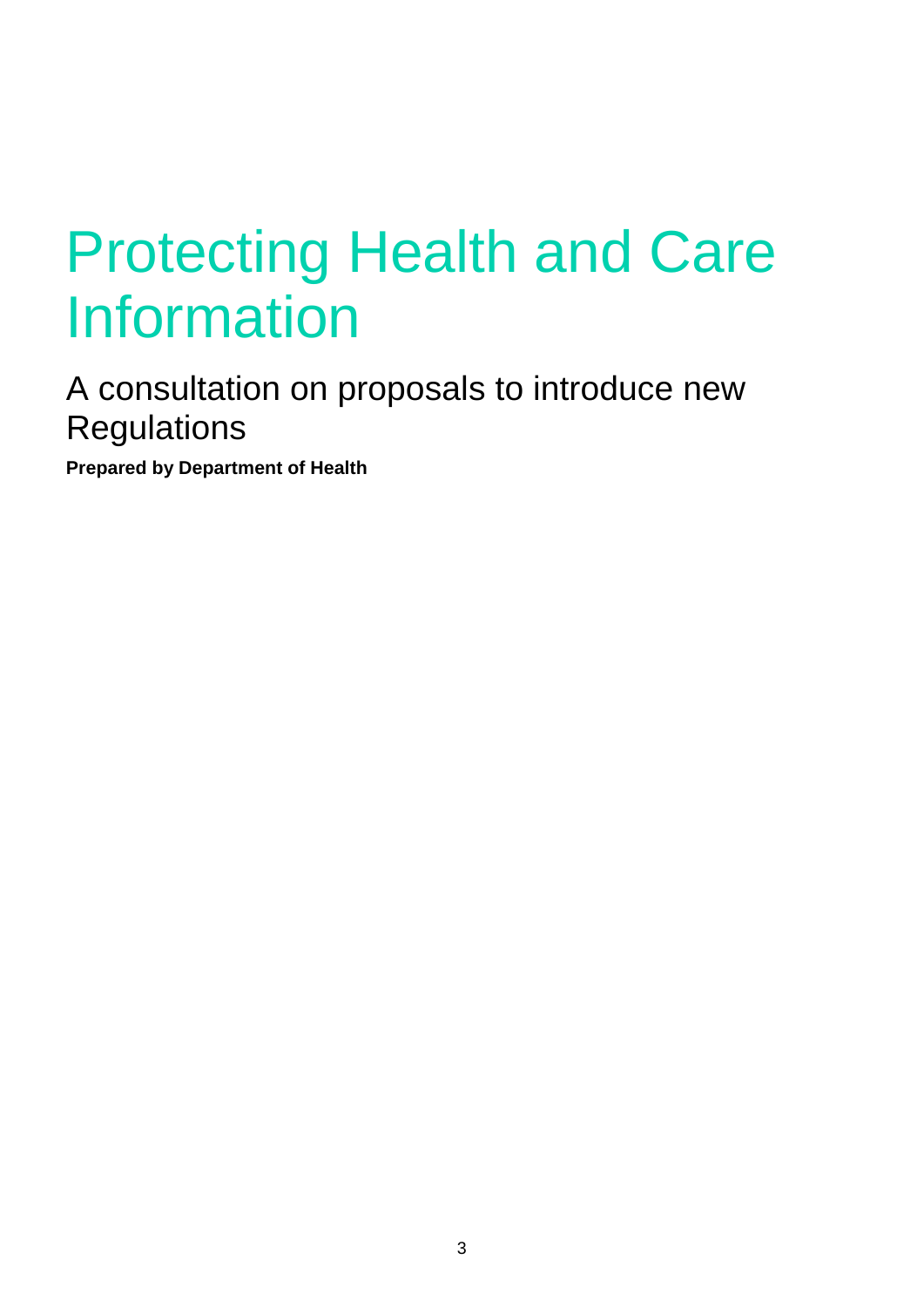# **Contents**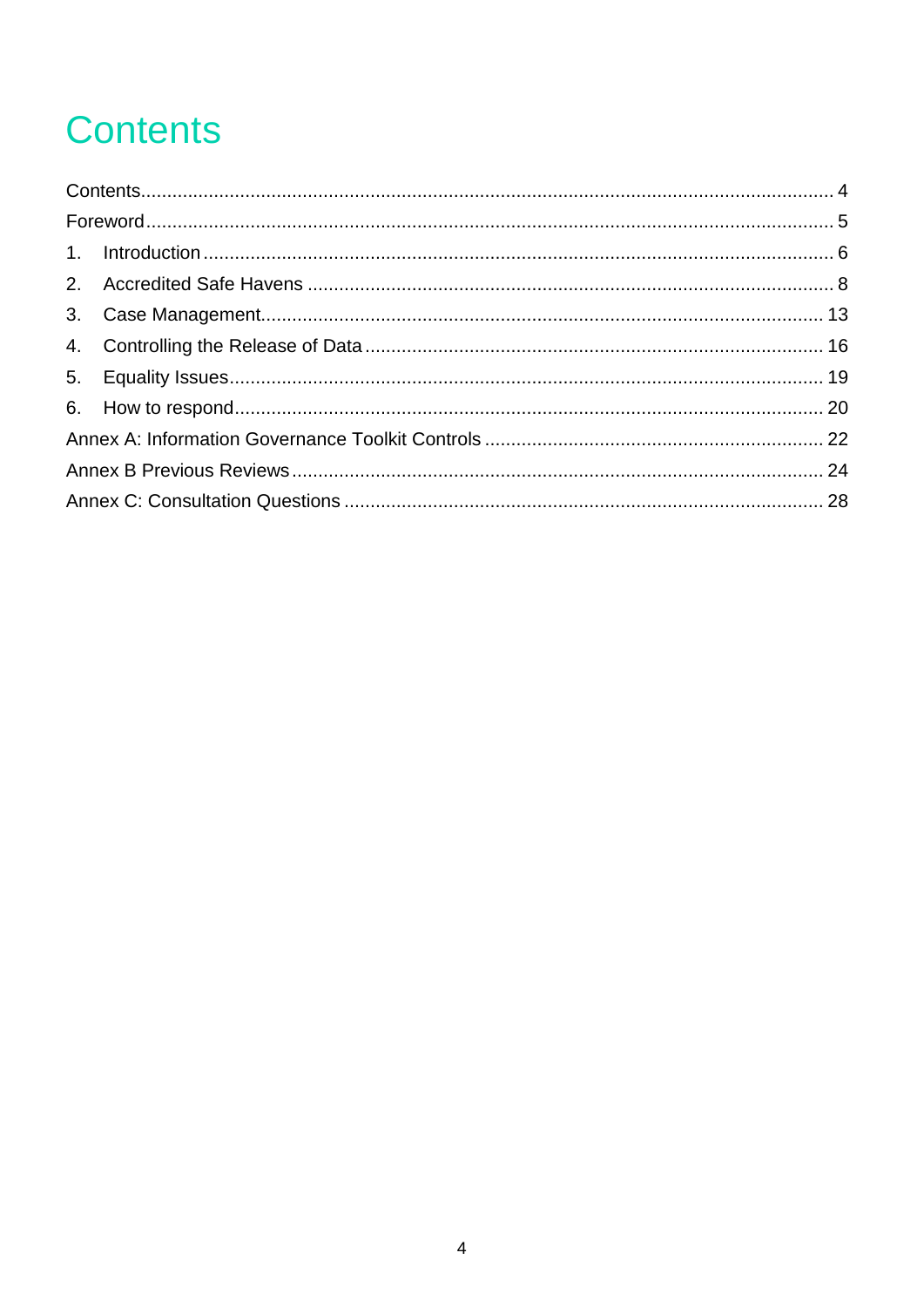# Foreword

*Dr Dan Poulter - Parliamentary Under Secretary of State for Health*

As a doctor myself, I know that the very best care for patients is delivered when different parts of health and care services work together and a key part of that is about sharing patient information. In an ideal world, all health and care professionals would share all the right information about their patient, in a safe, secure and in a timely fashion so that the person gets good care with no repeating themselves and their histories, no waits while paperwork is passed around, and no mistakes made because one part of the system isn't talking to another.

However, as Dame Fiona Caldicott pointed out in her review, people are concerned about what happens to their information, who has access to it, for what purposes it is used, and why it isn't shared more frequently when common sense tells them it should be. She also pointed out that where information needs to be shared for commissioning purposes, there need to be strong controls around how it is used.

The purposes that information is used for are clearly very important. Whilst most people obviously support information sharing for good quality care, we have heard a lot of concern about individuals' confidential data being provided to insurance companies or other commercial bodies. We intend to make it clear, through regulations, that there must be no abuse of trust and that information collected for important purposes like commissioning or delivering public services will be used appropriately and subject to strong security controls.

With all that in mind, this consultation signals our intention to make some important changes:

Creating new safeguards around information sharing for the purposes of commissioning and understanding population health needs – requiring information to be processed in 'accredited safe havens'.

Establishing clear rules around the use of data that might potentially identify individuals disseminated by accredited safe havens and the Health and Social Care Information Centre.

Clarifying the rules on when information about people receiving health or care services, particularly the most vulnerable, must be shared by those providing the care with those who commission it.

I hope that everyone who has an interest in making sure NHS and care services are run securely will respond to this consultation, so we develop regulations that will help patients and other service users get good, safe, care.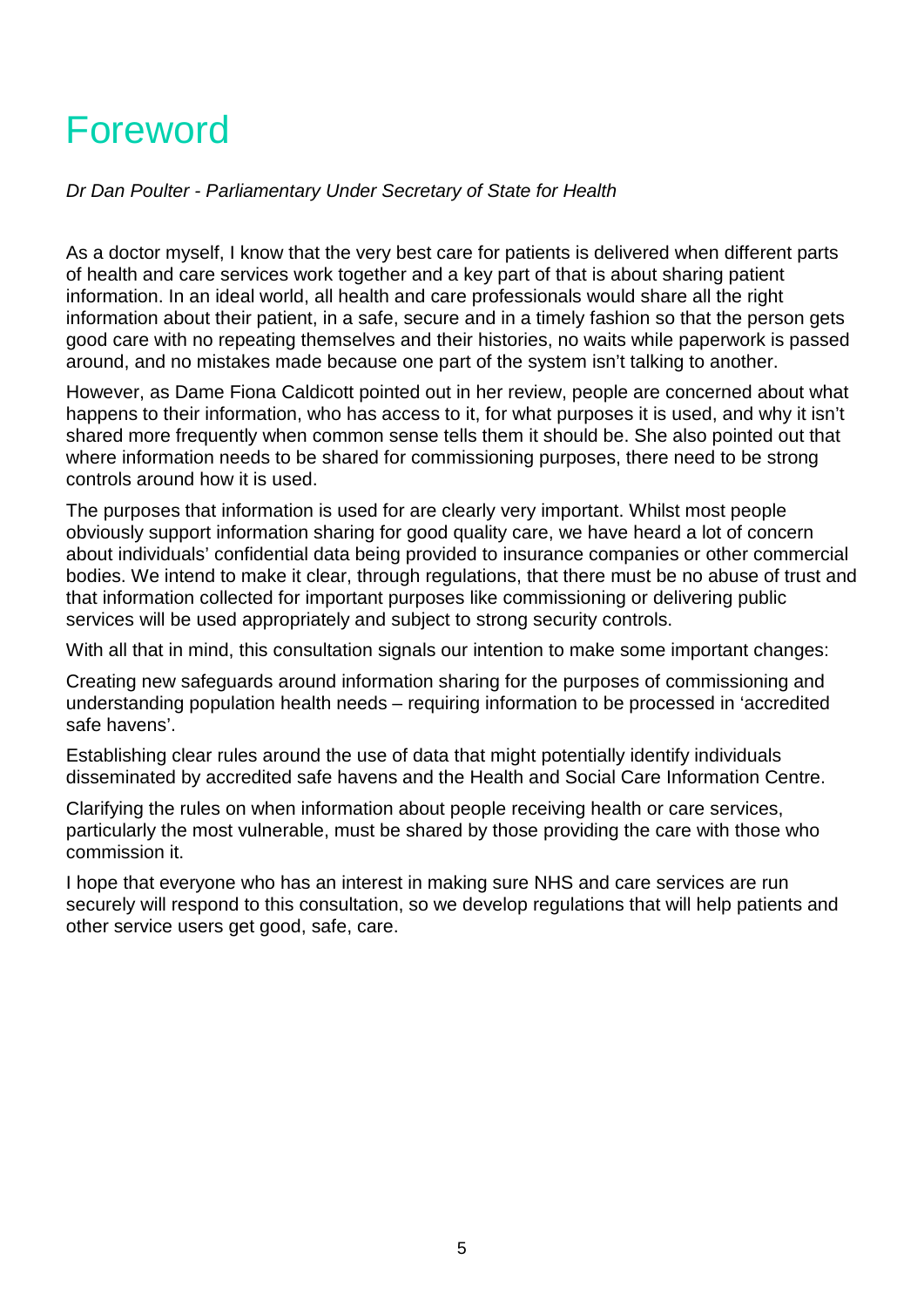# 1. Introduction

 $\overline{a}$ 

- 1. The opportunities and benefits of appropriate data sharing have been acknowledged by all to enable the quality and safety of services to be monitored, measured and improved, but people have to trust that their information is properly safeguarded. Review after review has identified the failure of professionals to share information as a causal factor in child deaths and other tragedies.
- 2. These proposed Regulations are an important step on a journey to ensure that, for purposes other than direct care:
	- the minimum necessary level of identifiable information is used to support any particular purpose;
	- there is a clear lawful basis for all uses of information; and
	- there are robust controls in place to prevent security breaches or misuse of information.

As technology develops and information quality improves, the need for staff to access identifiable information will reduce and opportunities for individuals to exercise control over how information about them is used will increase.

- 3. To achieve this, we envisage that, over the medium term (within, say, three to five years):
	- access to data will be more automated so that routine functions, including many commissioning functions, will not require access to identifiable data itself;
	- the Health and Social Care Information Centre (HSCIC) will be the environment for holding identifiable data at the national level with a number of other smaller safe havens able to access identifiable data for these purposes; and
	- consent will be used more widely as the means to share information*.*
- 4. This consultation is carried out under section 251(9) of the National Health Service Act 2006<sup>[1](#page-0-0)</sup>. It sets out proposals for new regulations to place strong controls around the disclosure of data which might potentially identify individuals by the HSCIC and accredited safe havens.
- 5. This consultation also includes proposals for new regulations to address concerns about restrictions on the sharing of confidential personal information with NHS and social care case managers who need to have access to this information in relation to those for whom they are responsible for arranging health or care services. No serious case review has ever said that 'too much information was shared between organisations' though the opposite has all too frequently been the case. Proposals for establishing accredited safe havens which place strong controls on the sharing and use of data for activities such as commissioning are also outlined.
- 6. Subject to Parliamentary approval the new regulations are expected to be in place by the end of 2014. They will be informed by the responses to this consultation.

<span id="page-5-0"></span> $1$  Section 251(9) of the 2006 Act imposes a duty on the Secretary of State, before making regulations under section 251(1) in connection with requiring or regulating the processing of patient information for medical purposes, to consult, to such extent as he considers appropriate in the light of his duty to consult separately with the Care Quality Commission, such bodies appearing to him to represent the interests of those most likely to be affected by the regulations as he considers appropriate.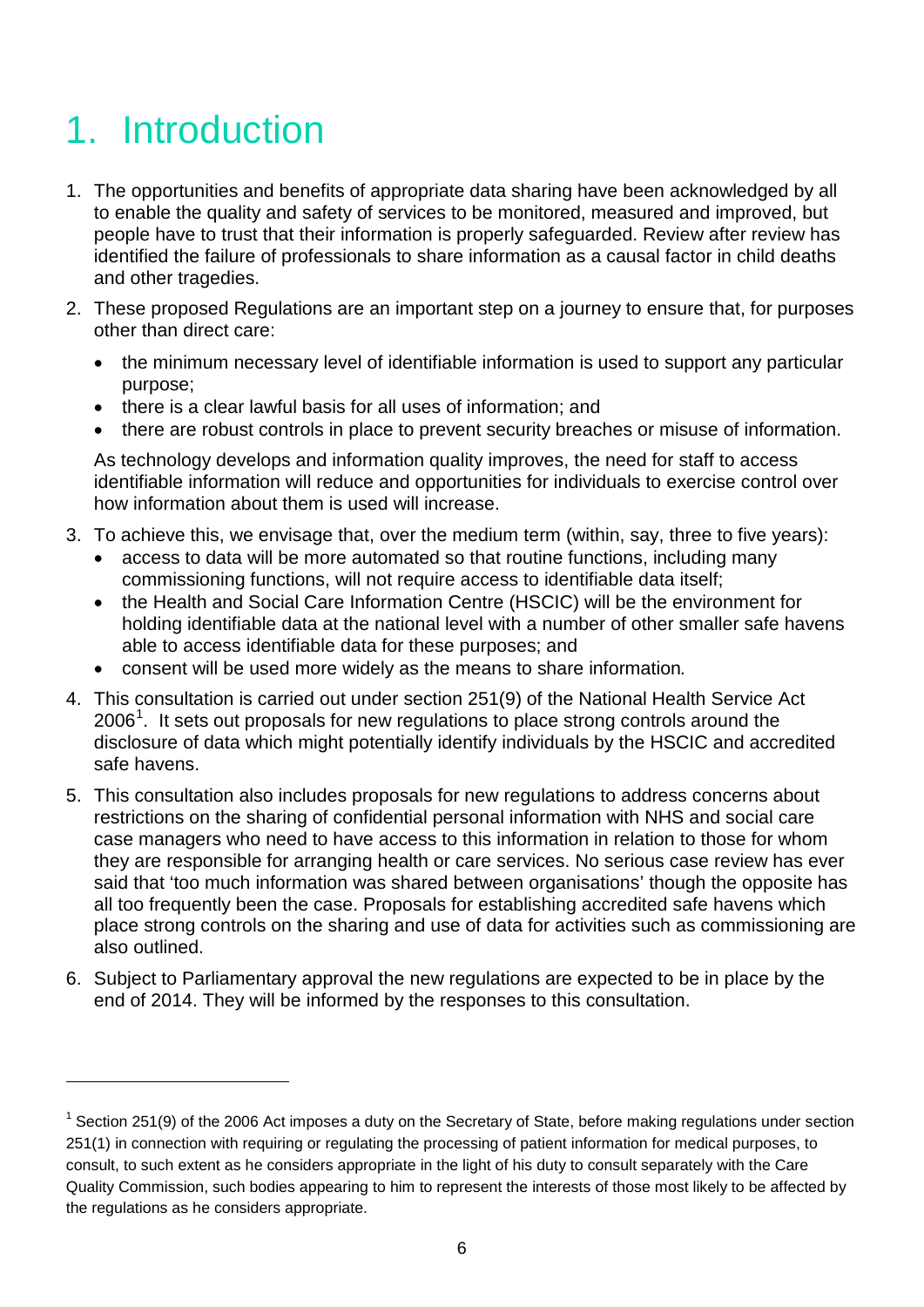- 7. This consultation document sets out in more detail the rationale behind the proposed new regulations. Summaries of previous reviews which have a bearing on these new proposals are provided in Annex B.
- 8. This document considers separately the regulations relating to the disclosure of potentially identifiable data by the HSCIC and accredited safe havens, those intended to provide controls around broader use of care information and those intended to support vulnerable people receiving care, as the factors to be considered are different in each case.
- 9. For any data sharing initiative it is important that there is clarity on how the information will be used and by whom, the safeguards around the information and also how and to what extent people will be able to object to their information being part of that specific data sharing initiative.
- 10.Separate to the proposals in this consultation paper, care.data is an ambitious data sharing project that will bring together information from GPs, hospitals and, over time, other sources to provide the most comprehensive source of care data in the world. It will be an important component of the new data service within HSCIC mentioned in paragraph 3 above. The care.data initiative is not covered by this consultation but data collected under the care.data initiative could be disseminated to accredited safe havens by the HSCIC (see section 2), or passed on in accordance with section 4 on controls around broader use of care information.
- 11.Also separate to the changes proposed in this consultation, more data is already being made available for health and care research in this country, not least through the wealth of data collected, linked and then made available appropriately by the HSCIC. In addition – drawing on data held by the HSCIC and from other sources – a complementary secure data service, the Clinical Practice Research Datalink<sup>[2](#page-5-0)</sup>, has been established within the Medicines and Healthcare Products Regulatory Agency to service the specialised needs of the research and life sciences communities.
- 12.Where a specific research project may need to access more readily identifiable data, The Health Service (Control of Patient Information) Regulations 2002 made under section 251 of the National Health Service Act 2006<sup>[3](#page-6-0)</sup> (referred to in this consultation document as 'the 2002 Regulations') can allow researchers, public health staff and other medical practitioners to access appropriate information where there is no reasonably practicable way of obtaining consent. They are able to use such information for the purposes of medical research that is in the interest of improving patient care or in the public interest.
- 13.The regulations proposed by this consultation document would apply in relation to England only.

<sup>2</sup> [www.cprd.com](http://www.cprd.com/)

<span id="page-6-0"></span><sup>3</sup> <http://www.hra.nhs.uk/about-the-hra/our-committees/section-251/>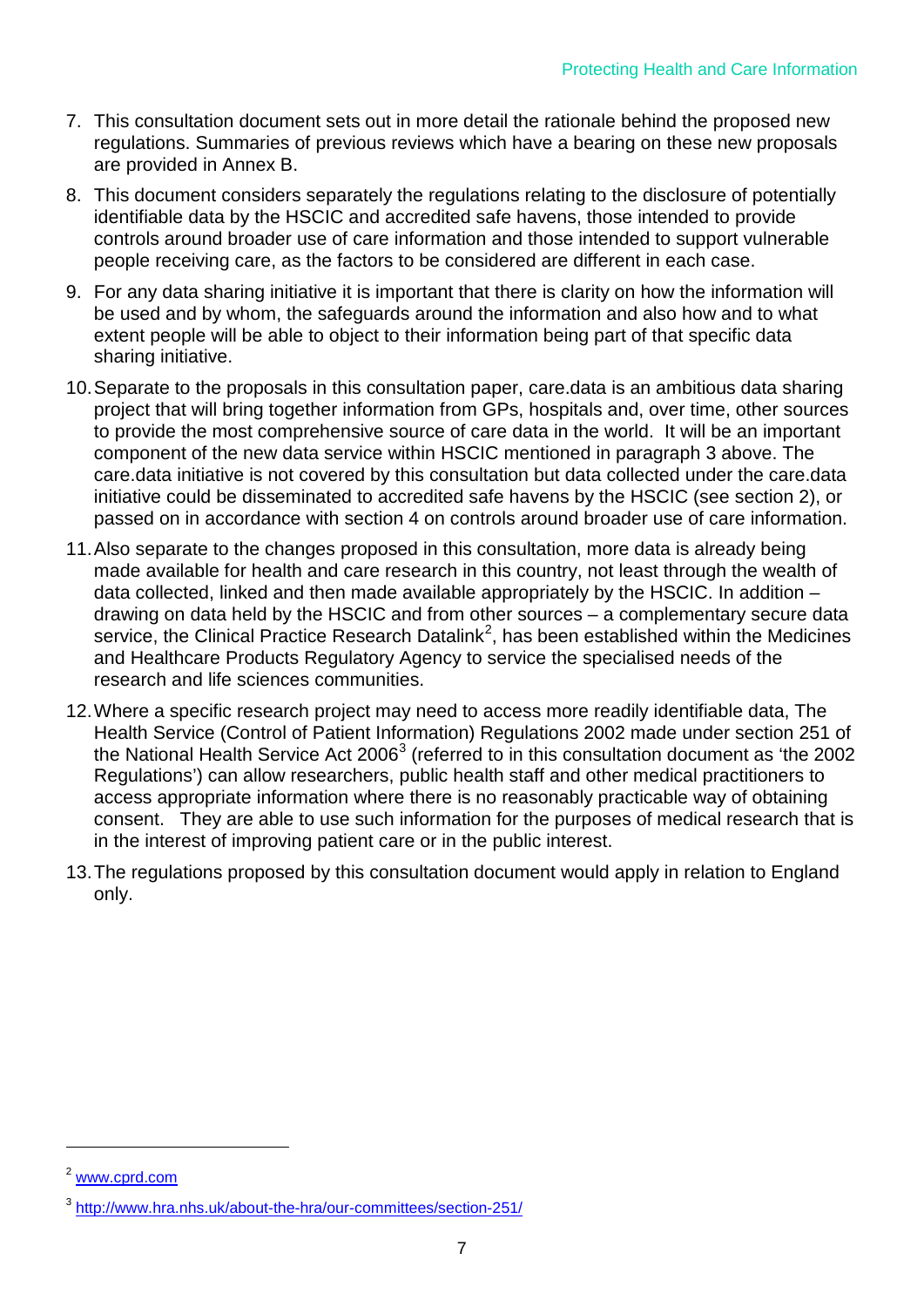# 2. Accredited Safe Havens

- 14.For many years, a statutory basis has been provided, through the 2002 Regulations, for data sharing for a range of essential care services purposes. Examples of the benefits of data sharing include to:
	- find more effective ways of preventing, treating and managing illnesses;
	- make sure that any changes or improvements to services reflect the needs of the local patients;
	- identify who could be at risk of a condition or would benefit from a particular treatment;
	- make sure that NHS organisations receive the correct payments for the services they provide; and
	- guide decisions about how to manage NHS resources so that they can best support the treatment and management of illness for all patients.
- 15.Sharing information is fundamental to the delivery of modern care services but without a clear statutory basis many organisations would be concerned about the risk of breaching confidentiality law and might be reluctant to share data. The 2002 Regulations have provided a statutory basis for sharing information relating to the health of individuals for certain medical purposes, and each purpose has been considered by the HRA appointed Confidentiality Advisory Group (CAG). CAG provides independent expert advice and each purpose has been agreed by CAG to be necessary, in the public interest and for a care related purpose. On this statutory basis, local commissioners of care are able to access information about individuals in order to identify care needs, analyse care provision and where the information is confidential patient information - to ensure that the access is lawful, despite the duty of confidentiality which applies to the information.
- 16.However, whilst this has enabled key activity to be carried out, the existing Regulations do not provide either the coverage that is required or the strong controls that we believe should be in place to protect information. The Information Governance Review (see Annex B) recommended that data sets containing confidential personal data, or data that could potentially identify individuals and that need to be linked for the purposes of population based research, statistical analysis, audit, surveillance and service improvement, should only be brought together in secure environments known as 'accredited safe havens' (ASHs). Whilst our proposals differ in some respects from those recommended by the Review, reflecting concerns that many parts of the care system cannot yet work within the precise arrangements it recommended, they seek to deliver similar safeguards.
- 17.Our vision is that ASHs will provide a secure environment within which data that could potentially identify individuals can be lawfully processed for a limited range of approved purposes, under controls that minimise reliance upon identifiable data and constrain how the data is processed in the ASH. There is more detail about this below.
- 18.The data that will be used by ASH will be person-level data but as our starting point is that the risk of individuals being identified must be minimised, any identifiers that are not necessary of the processing will have been removed (for example names and addresses). In the wrong hands, the individuals could be re-identified and the controls that we propose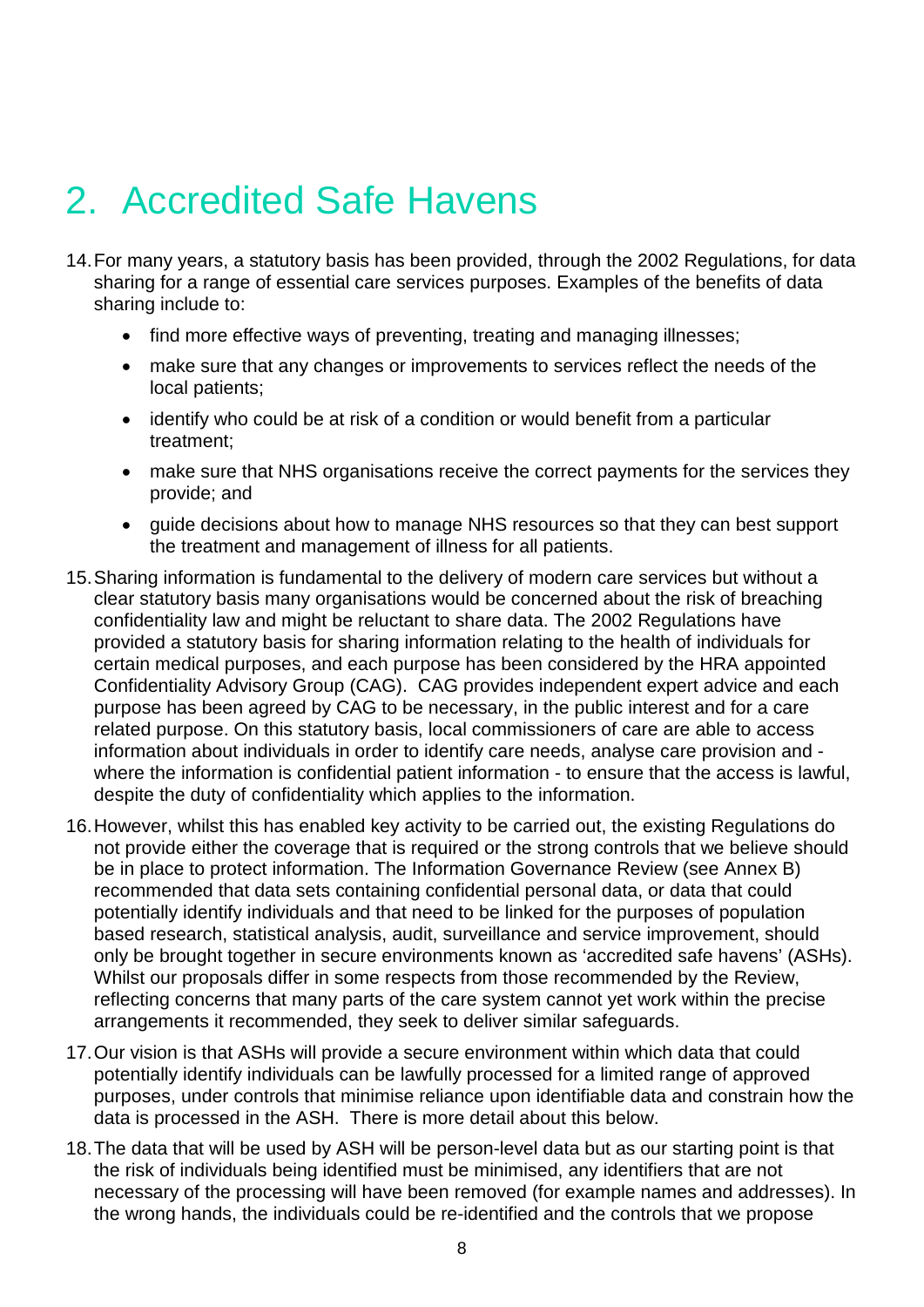seek to minimise this risk. In line with the Data Protection Act and the Caldicott principles, ASHs will be expected to use only the minimum data necessary for their purposes.

- 19. In line with the NHS Constitution<sup>[4](#page-6-0)</sup>, if individuals object to data about them being used in this way, their objection should be respected and their data will not be used. Work on this is being carried out in parallel with this consultation.
- 20.Some of the information that ASHs would use would come from HSCIC in the form of standard minimum datasets containing person-level data from which some identifiers have been removed but which is capable of being used to re-identify individuals. However, those working in ASHs may need access to richer information about individuals than is available from the HSCIC or access to information from providers who do not send data to the HSCIC. Over time, more of this information will be available from the HSCIC but, in the short term, where it is necessary for organisations to have this information, it will come from bodies such as local providers direct to the ASH. These local flows will also contain person-level data that is capable of being used to re-identify individuals.
- 21.New regulations made under section 251 of the NHS Act 2006 are needed to create ASHs. We propose that these Regulations should limit the purposes for which data can be used and impose statutory controls on the ASHs in addition to providing a statutory basis to share data. The Regulations would enable patient information to be passed from the following bodies to an ASH: the Secretary of State, the HSCIC, NHS England, clinical commissioning groups, local authorities, other ASHs and providers of NHS or publicly funded social care services. The information could be passed for any of the purposes, and would be subject to the controls, which are proposed below. Where the information consists of confidential patient information, the Regulations would enable the information to be passed, despite any obligation of confidence owed in respect of it.
- 22.Once the ASH has processed the information for one or more of the purposes proposed below, the ASH would be able to retain the information obtained for longitudinal studies i.e. studies which are carried out over a number of years, pass it back to the body which provided it to the ASH and publish it in an effectively anonymised form. Where the information identifies an individual, or could potentially identify an individual, the information could only be disclosed to a third party if there is a lawful basis for that disclosure, which might include disclosure to the patient's direct care team, or if the information is only potentially capable of identifying individuals, in accordance with the restrictions described in section 4 of this document.
- 23.The 2002 Regulations require bodies who wish to process confidential patient information for the medical purposes described in the Schedule to the Regulations to obtain the approval of the Secretary of State and, in the case of medical research, by a research ethics committee, or following the implementation of the Care Act 2014, the Health Research Authority. We propose that the accreditation of an ASH should require the approval of the Secretary of State but that it would then be permitted to process data for appropriate purposes without further approvals. The ASH would apply for accreditation and the Secretary of State would be advised on the approval by the HSCIC.
- 24.The provisions in the 2002 Regulations will remain in force and would run in parallel with the proposed ASH arrangements. However, we expect that the volume of non-research activity supported in England through existing approvals under the 2002 Regulations will reduce

<span id="page-8-0"></span><sup>4</sup> [www.gov.uk/government/publications/the-nhs-constitution-for-england](http://www.gov.uk/government/publications/the-nhs-constitution-for-england)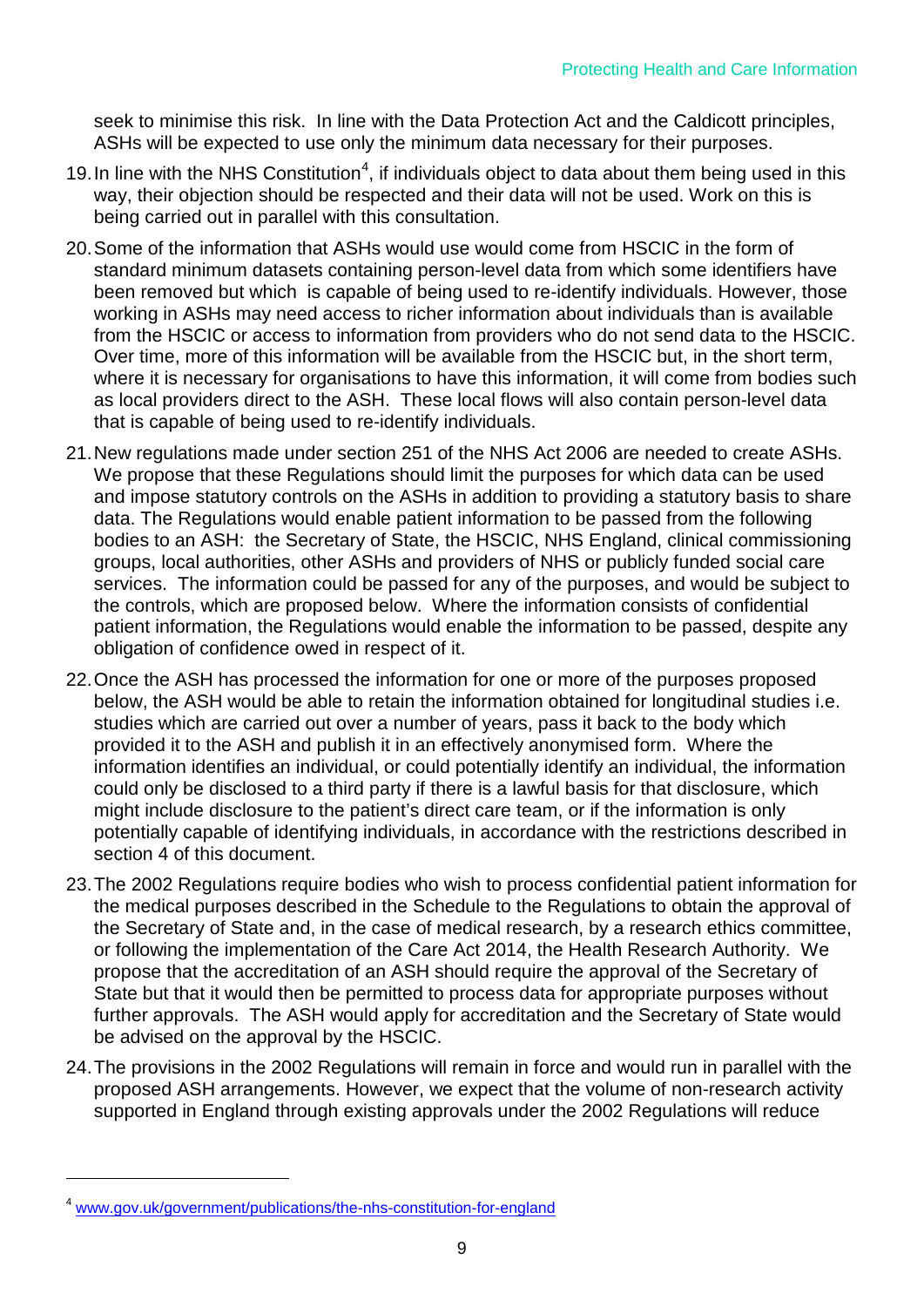over time and be replaced by processing within the ASHs. Authorisations currently in force under the 2002 Regulations would not be affected by these proposals.

25.These new Regulations will not stop any legal data sharing arrangements, including those that require sharing data at an individual level between Government departments.

#### **Purposes**

- 26.The proposed Regulations would set out the broad purposes for which data could be disclosed to an ASH, and for which that data could be used within an ASH. ASHs would be able to link information from more than one source and use it for purposes related to the commissioning and provision of health, public health and social care, but would be limited to the following purposes:
	- making the patient in question less readily identifiable from that information;
	- conducting geographical analysis;
	- analysing differences between population groups;
	- validating and improving the quality or completeness of information, or data derived from such information;
	- auditing, monitoring and analysing the provision made for patient care and treatment, including outcomes, costs and patient satisfaction;
	- understanding and analysing risks to individuals and informing those responsible for their care of the results of that analysis (risk stratification and predictive risk modelling);
	- providing those responsible for providing care to an individual with information that might inform or support that care; and
	- ensuring that the correct payment is made for care provided (invoice validation).

#### **Q1. Are these purposes the right ones? Are there any other purposes that it is acceptable for an ASH to use data for? Please set out what you think the purposes should be.**

### **Controls**

- 27.The boundary of the ASH must be clearly established and data only allowed to flow in or out of the ASH and be processed within the ASH in controlled and managed circumstances.
- 28.It is therefore proposed that the Regulations would also:
	- require an ASH, so far as it is practical to do so, to remove from the data it processes any information which identifies the person to whom it relates which is not required for the purposes for which it is being processed, and to provide evidence of the steps taken towards doing this;
	- take account of the fact that an ASH would be acting with the benefit of any guidance on ASH working practices published by the HSCIC or the Secretary of State;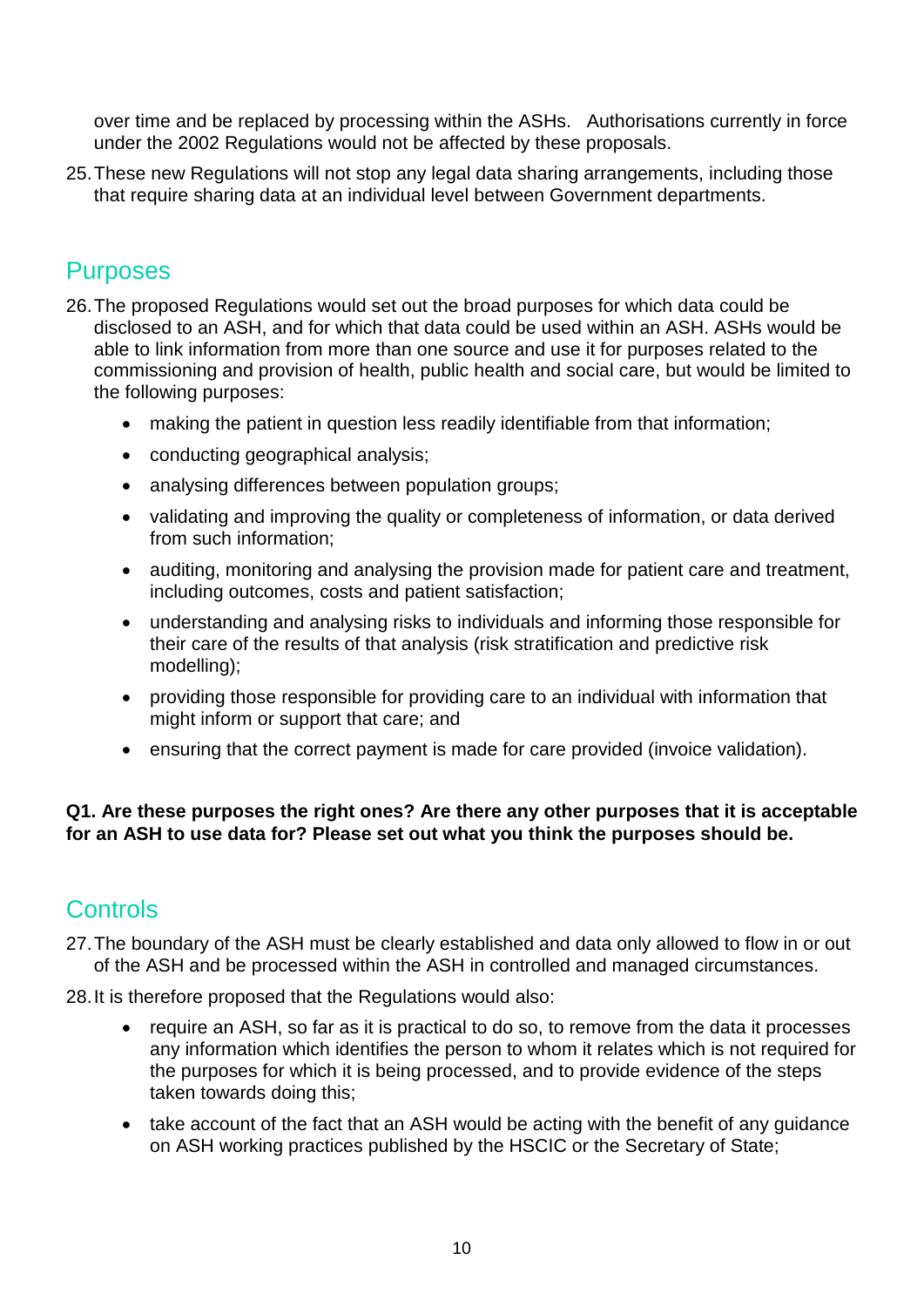- require an ASH to attribute explicit organisational responsibility for authorising and overseeing information processing and disclosures e.g. to a Senior Information Risk Owner;
- require an ASH not to allow any person access to that information other than a person who, by virtue of his contract of employment or otherwise, is involved in processing the information for an approved purpose – sub-contracting of the processing work would not be permitted;
- require an ASH to ensure that appropriate technical and organisational measures are taken to prevent unauthorised processing of that information and provide evidence of these measures, which we would expect to be by completing and publishing an independently audited assessment of performance annually using the Department of Health Information Governance Toolkit (see Appendix A);
- require ASHs to provide evidence to demonstrate that information that is not intended to identify individuals is not processed with the intention of identifying any individual;
- take account of the fact that any disclosure of personal data (including sensitive personal data) to, and processing of that information by, an ASH would need to comply with the Data Protection Act;
- where confidential information is processed, ASHs will have to make available to the Secretary of State or to the Information Commissioner any information they require to assist in the investigation and audit of that processing;
- require ASHs to review at least annually the need to process confidential patient information and the extent to which it is practicable to reduce the confidential patient information which is being processed;
- require ASHs to publish information on the steps taken to comply with these proposed new Regulations;
- require ASHs to publish a register of data held by the ASH and any information flowing into and out of it;
- require ASHs to report any incidents involving loss of data, information security failing or breach of these Regulations, which we would expect to be through the online incident reporting tool maintained by the HSCIC; and
- allow an ASH only to release data:
	- to third parties directly involved in the care of the data subject,
	- to third parties able to receive the information on some other lawful basis, including in accordance with the provisions described in section 4 of this document; or
	- by way of publication when it has been effectively anonymised, which we would expect to be in accordance with the anonymisation for publication standard published by Secretary of State and NHS England.
- 29.The 2002 Regulations currently provide for a civil penalty not exceeding £5000 for a person who is in breach of Regulations and we propose that a person in breach of the requirements outlined above should similarly be subject to a civil penalty.
- 30.Regulations made under section 251 of the National Health Service Act 2006 can only require the processing of confidential patient information where there is no practical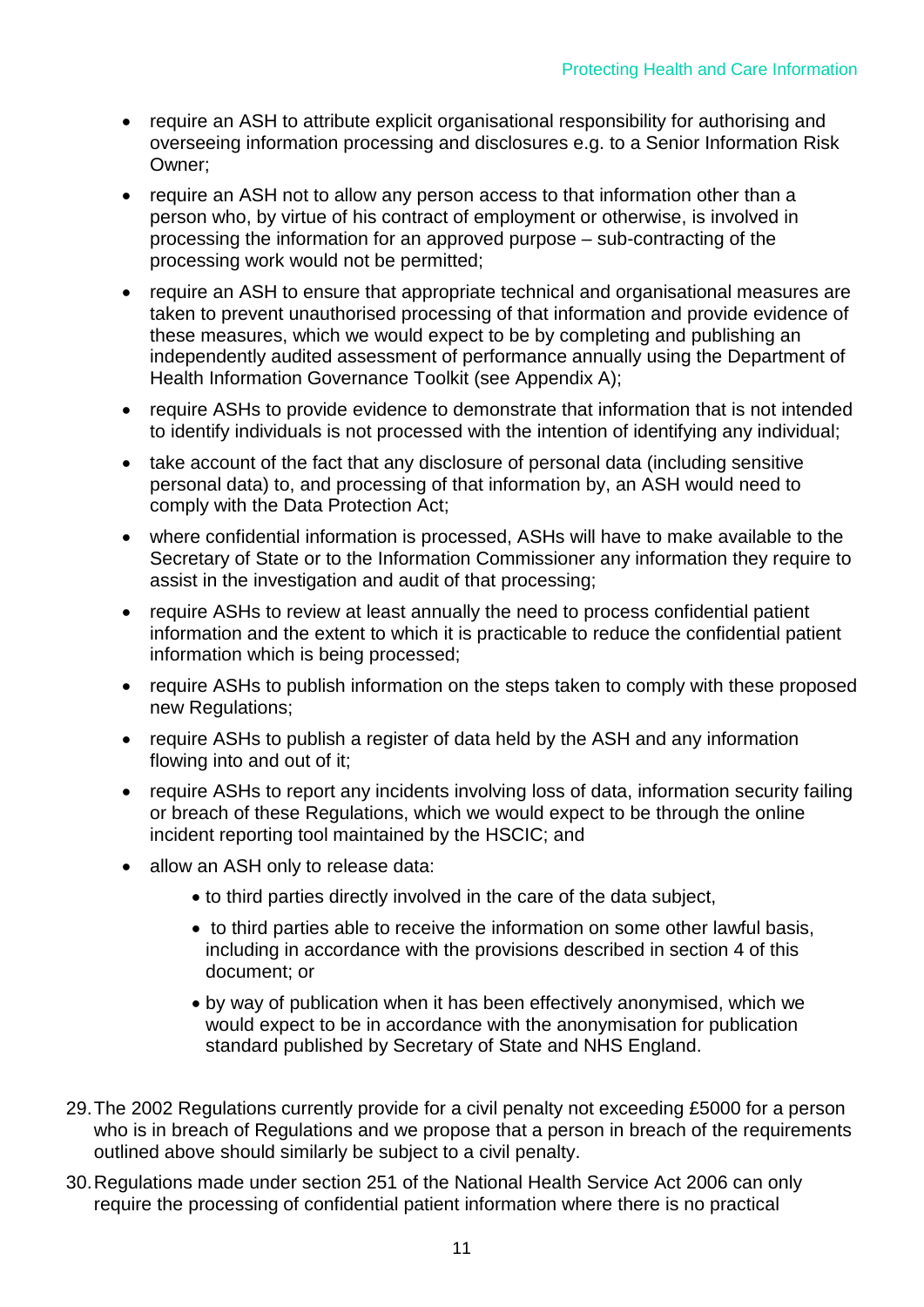alternative way of achieving the desired aim. In accordance with this principle, we would expect ASHs to implement technology to reduce or eliminate the need for those working in the ASH to handle identifiable information as these become practical options and this check will be made annually as indicated above.

- 31.At the same time, as the capacity of the HSCIC increases, we will consider whether the HSCIC is itself a practical alternative to processing within an ASH.
- 32.We believe that these controls on ASHs are at least as strong as those already in place for HSCIC and are stronger than have been in place until now for this type of processing.

#### **Q2. Are there any other regulatory controls that you think should be imposed?**

**Q3. What are your views on the maximum amount of the civil penalty that we should set for breach of the controls proposed above in relation to ASHs?**

#### Who might become an ASH?

- 33.An ASH would be an existing organisation which is accredited as such by the Secretary of State. It might be an entire organisation or it might be one part of an organisation.
- 34.We expect that the majority of non-research organisations that are currently processing data under temporary, statutory controls will apply to become an ASH, including commissioning support units and clinical commissioning groups. Bodies seeking to become an ASH will have to be sponsored by the Department of Health or NHS England. The Secretary of State would approve their status as an ASH on the advice of the HSCIC. We propose that the approval could be removed if the body failed to comply with the controls outlined above, and that the approval will be renewed annually.
- 35.Also annually there will be independent scrutiny of both the process that is followed to establish an ASH and whether these Regulations are still required. We are exploring the options for this independent scrutiny in parallel with this consultation.

**Q4. Should there be any restrictions as to the type of body which might become (in whole or in part) an ASH, for example, a social enterprise, a private sector body or a commercial provider (working under a data processor contract)? Please let us know what you think.**

**Q5. Is there a maximum number of accredited safe havens that you would consider to be acceptable? Please give your reasons**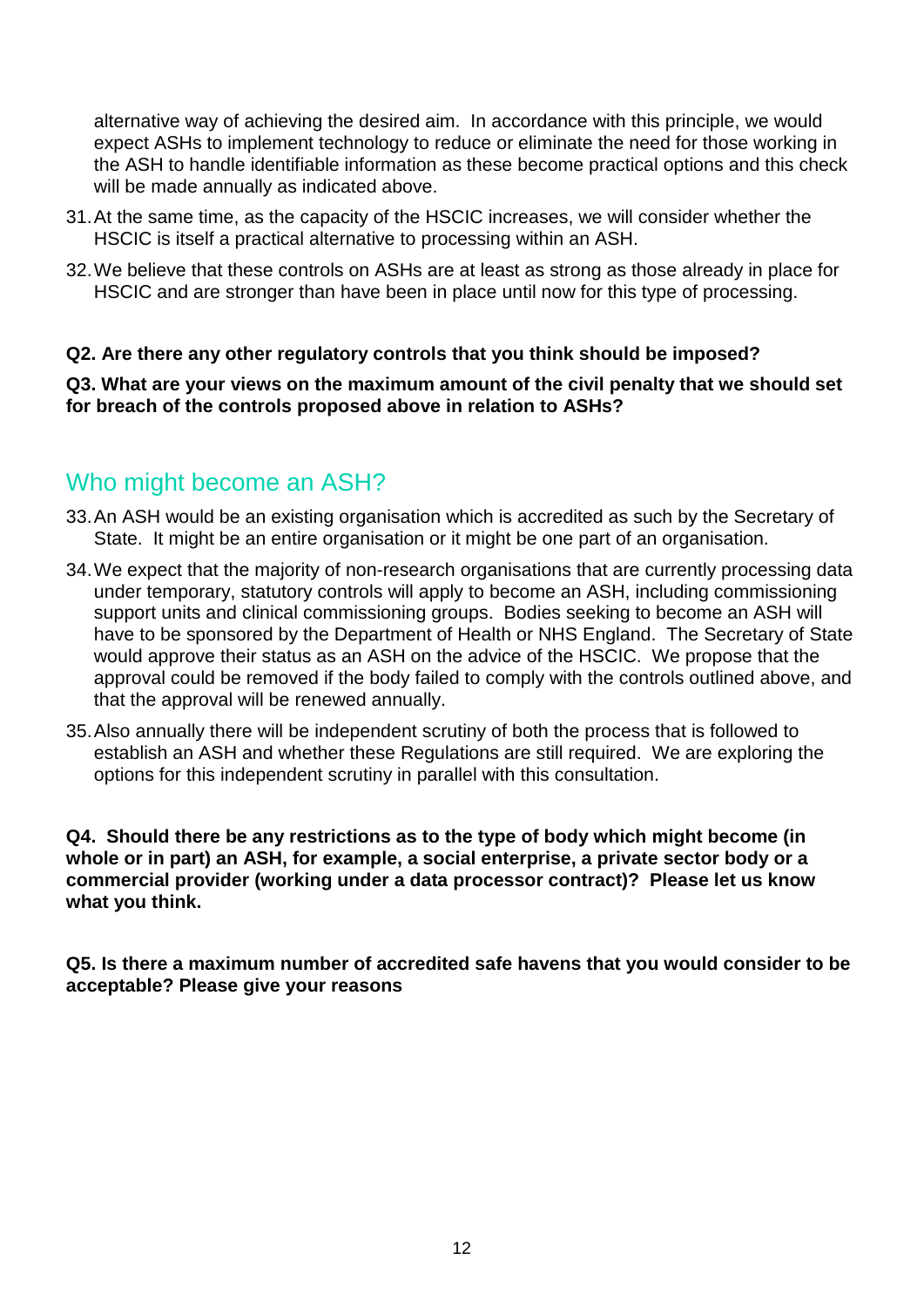# 3. Case Management

- 36.Commissioners of residential health and care services in England, in exercising their commissioning functions, need to ensure that:-
	- commissioned services deliver high quality and safe care for individual patients;
	- these services are designed to cater for and meet individual needs;
	- wherever commissioning responsibility is transferred between commissioners, patients experience continuity of high quality, safe and appropriate care; and
	- the service commissioned is appropriate and ensures that any risks to the safety of others is minimised and effectively managed.
- 37.The commissioners of relevant services are Local Authorities, NHS England and clinical commissioning groups. They exercise their commissioning functions when they arrange for the provision of health or social care services. The providers of the services are those who enter into arrangements with the commissioners to provide health or social care services and include NHS trusts, NHS foundation trusts, care homes and other voluntary or private sector organisations.
- 38.The lessons from Winterbourne View and from the Francis Inquiry (see Annex B) provide a clear understanding that those responsible for commissioning health or social care services must have the ability to monitor the performance of the provider under every contract they commission. In order to do this they need to:
	- have access to quality information generated by the provider;
	- undertake audits, inspections, and investigations; and
	- monitor compliance with standards.
- 39.Commissioners are sometimes unable to do this effectively for individuals whose care they commission if they cannot access the information contained in care records held by providers in a timely manner, with clear legal authority to do so. This is because a care record is held by a provider under a duty of confidentiality to the individual who is the subject of the record. Whilst confidential information can often lawfully be shared between health and social care professionals who have a legitimate relationship with an individual, the position is more complex for commissioners of health and social care services who are not part of the team providing direct care or treatment.
- 40.In many cases explicit consent can be sought from the individual receiving care to enable the case manager (i.e. the person or persons within the commissioning body responsible for commissioning that person's care) to obtain the information contained in the care record and it is not intended that best practice in this respect should be undermined by the Regulations. However, there are circumstances where it is not always feasible to obtain explicit consent, or where a person's refusal to the sharing should be overridden. These include:
	- where it is recognised that there is a potential conflict of interest for providers: to rely on providers to seek consent (or to make decisions in the public interest or determine the best interests of a person receiving health or social care) when there may be quality and safety issues is neither robust nor reliable;
	- where a person receiving care is vulnerable and there are concerns that they may be fearful of those providing them with care and make decisions to please them;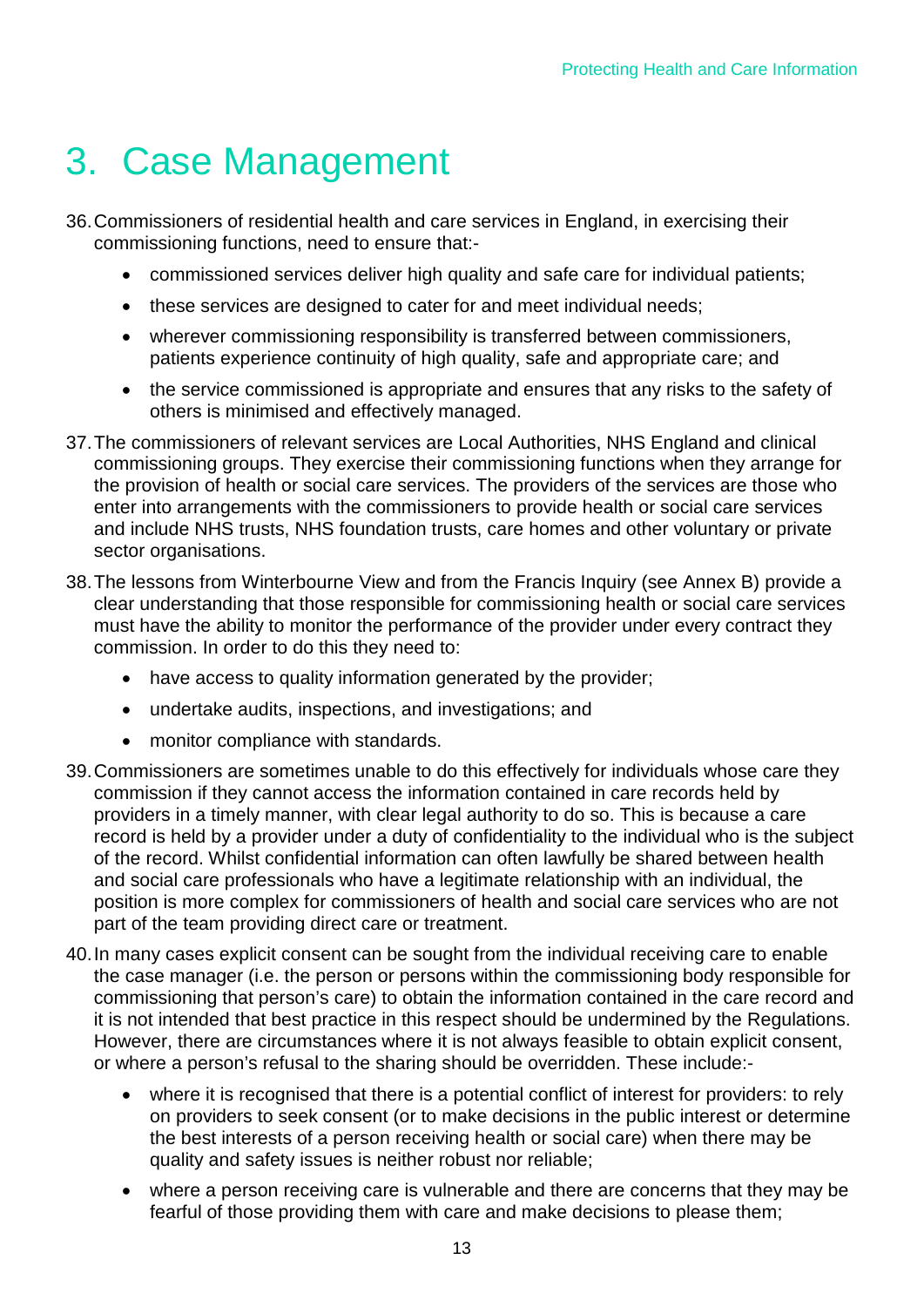- where an individual is detained in a care setting such as a prison or secure mental health unit they might be reluctant to provide any consent in respect of that care. Nonetheless, arrangements for care still need to be made and tailored to the individual;
- where a case manager needs quickly to obtain details from a range of providers from which it commissions care for an individual to inform a decision about that individual's care, for example in cases when a person with learning disabilities is arrested or committed to a mental health hospital by a court; and
- when an individual is referred to and starts to receive specialised mental health care services or is admitted for treatment under the Mental Health Act, the request for consent may be refused by that individual making it extremely difficult for the case manager to ensure access for the person to the most appropriate care to meet their needs.
- 41.Through these proposed new Regulations we are seeking to achieve a requirement for providers of residential care to share confidential patient information with case managers, to support case managers to make or monitor commissioning arrangements for the care of vulnerable individuals, where that care includes, or is intended to include, the provision of accommodation. We envisage that the duty to provide the confidential information to a commissioner would apply to a provider who is providing, or has provided, health or social care to an individual, where that health or social care is or was provided by virtue of a contract or other arrangement with the commissioner who is requesting access to that individual's care record. It is envisaged that the duty on the provider to provide the confidential information would also extend to a request from a commissioner who is also, or who subsequently becomes, responsible for commissioning an individual's care (where there may be no contractual relationship with the provider).
- 42.It is envisaged that a person employed or engaged by the commissioner to commission the health or social care service, or a person who does so on the commissioner's behalf<sup>[5](#page-8-0)</sup> (for example another commissioner in joint commissioning arrangements), would be able to make the request.
- 43.We are proposing that the Regulations will require a provider to provide the requested information to the commissioner, where the commissioner makes a request to the provider in writing (including electronically). We envisage that the provider will be under a duty to provide the information within the time period stipulated by the commissioner in its written request. If a provider does not comply with the duty, we propose that it would be liable to a civil penalty along the lines of the penalty currently in place in the 2002 Regulations. The 2002 Regulations currently provide for a civil penalty not exceeding £5000 for a person who is in breach of Regulations and we propose that a provider who does not comply with the duty will be liable to such a civil penalty.

#### **Q6. What are your views on the level of the civil penalty that we should set for providers who do not comply with this duty?**

<span id="page-13-0"></span> $5$  For example, this would include a commissioner (A) who acts on behalf of another commissioner (B) to commission care for an individual for whom commissioner B is the responsible commissioner e.g. in respect of out of area placements or joint commissioning arrangements.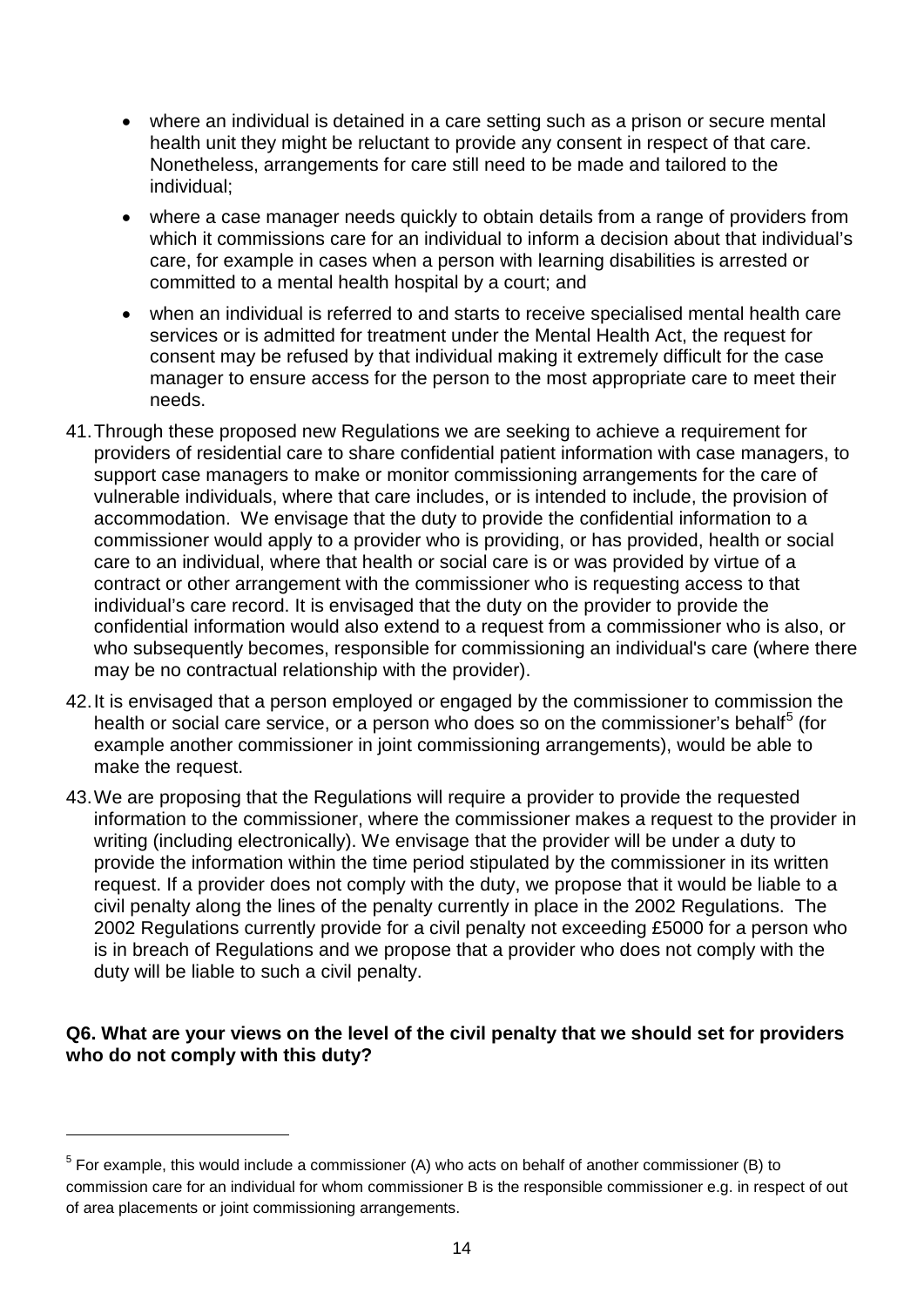- 44.The commissioners would themselves remain subject to the same duty of confidentiality as health and social care professionals involved in direct care and so would only be able to themselves share the information they obtain under the Regulations if they did so in accordance with the restrictions imposed by the common law duty of confidentiality (and the Data Protection Act). It is envisaged that the Regulations will set out the requirements that a commissioner must meet when requiring information e.g. a clear written record of the concerns held by the commissioner necessitating reliance on the Regulations, the reasons why it would be impracticable to accept an individual's dissent or, where relevant, to seek an individual's consent and the counter signature of a senior manager who works for the commissioner.
- 45.The Secretary of State can only make regulations under section 251 of the National Health Service Act 2006 requiring the sharing of information for a particular purpose if it is not reasonably practicable to achieve that purpose otherwise than pursuant to regulations, having regard to the cost of and the technology available for achieving the purpose. We do not consider that currently there is any other reasonably practicable way of achieving the proposed purpose, particularly given that an individual's explicit consent to share will be sought whenever it is feasible to do so.
- 46.The Regulations would ensure that where the information is disclosed by a provider to a commissioner in accordance with the Regulations, it must be taken to be lawfully done despite any obligation of confidence owed in respect of the information. The disclosure (processing) of the requested information must also be done in a manner that is consistent with the provisions of the Data Protection Act 1998 $^6$  $^6$ .
- 47.These proposals are separate from the accredited safe haven arrangements detailed in the previous section of this consultation.
- 48.Because of the nature of the proposals it will not be possible for individuals' objections to this use of their information to be respected. Separately to this consultation we are exploring proposals for independent scrutiny and oversight of these arrangements.

**Q7. Do you agree with the circumstances in which commissioners (case managers) should be able to obtain confidential patient information of an individual for whom they commission care?** 

**Q8. What controls do you think should be in place in respect of such access? Please provide details.**

<span id="page-14-0"></span> $6$  See section 251(7) of the National Health Service Act 2006.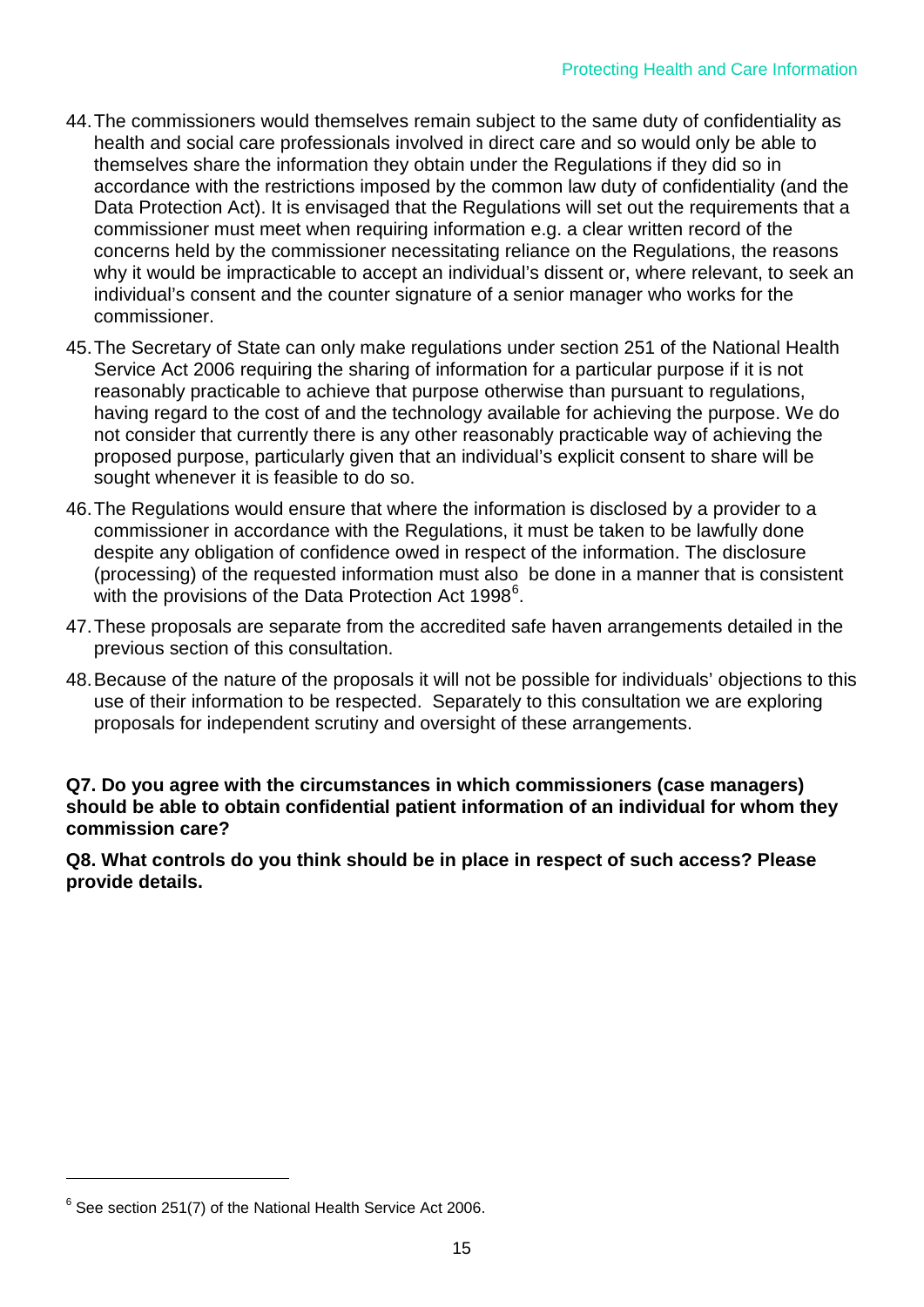# 4. Controlling the Release of Data

- 49.One of the Government's key aims is to modernise health services and improve health outcomes by putting patients first in every decision that the NHS makes. Underpinning this aim is the need for high quality information so that everybody can make the right decisions at the right time. A modern data service providing NHS organisations, citizens and researchers with accurate, timely information will radically transform the way we care for and treat people and continuously improve the services we offer.
- 50.As discussed in paragraph 10, care.data will be an important component of this new data service and it is the Government's aim that data sharing to support the NHS, adult social care and integrated care will be encouraged while strictly controlling the use of the same information for purely commercial purposes. To facilitate developments such as this, the Health and Social Care Information Centre (HSCIC) was provided, through the Health and Social Care Act 2012, with powers to collect data from care providers.
- 51.It has become clear, however, that whilst the majority of people support this ambition, there are significant concerns about the potential for misuse of this information. The Government continues to learn about the public's attitudes towards the use of their data, including through the work done around the introduction of the care.data initiative, and the research into public and professional attitudes towards that initiative is ongoing. In particular it has become clear that many people are unhappy about information being passed – even in a form where the risk of re-identification of individuals is remote – to insurance companies or commercial bodies that might seek to use it for purposes that many would find unacceptable.
- 52.In response to the concerns mentioned above, we are proposing to put in place a range of safeguards, including to provide the existing Confidentiality Advisory Group<sup>[7](#page-14-0)</sup> (CAG) which provides independent expert advice, to be hosted by the Health Research Authority (HRA), with an advisory role in respect of disclosures of data by HSCIC. Regulations will be able to set out the factors or matters to which the CAG must have regard when giving that advice. These Regulations are being progressed separately and are not the subject of this consultation.
- 53.Information which does not itself identify individuals could potentially be linked with other information and used to identify individuals by a motivated person. Any dissemination of such data needs to be subject to strong controls to prevent it from being released into the public domain and to prevent any deliberate attempts to identify individuals. We are proposing new regulations to deal with the disclosure by the HSCIC or an ASH of information of this kind (often termed pseudonymised information), that is: information which, whilst not itself identifying individuals, could potentially enable the identity of individuals to be ascertained.
- 54.Examples of the situations in which we think it would be helpful for this kind of information to be disclosed include medical research, service evaluation, developing models of integrated care, commissioning or delivering other care related public services and understanding population health and public health risks. Evidence from previous reviews reveals that few people would dispute the value of activities such as these but it is essential that information is shared appropriately and is subject to controls to prevent misuse. The proposed Regulations would require HSCIC or an ASH to limit disclosure of potentially identifiable

<span id="page-15-0"></span><sup>7</sup> <http://www.hra.nhs.uk/resources/confidentiality-advisory-group/>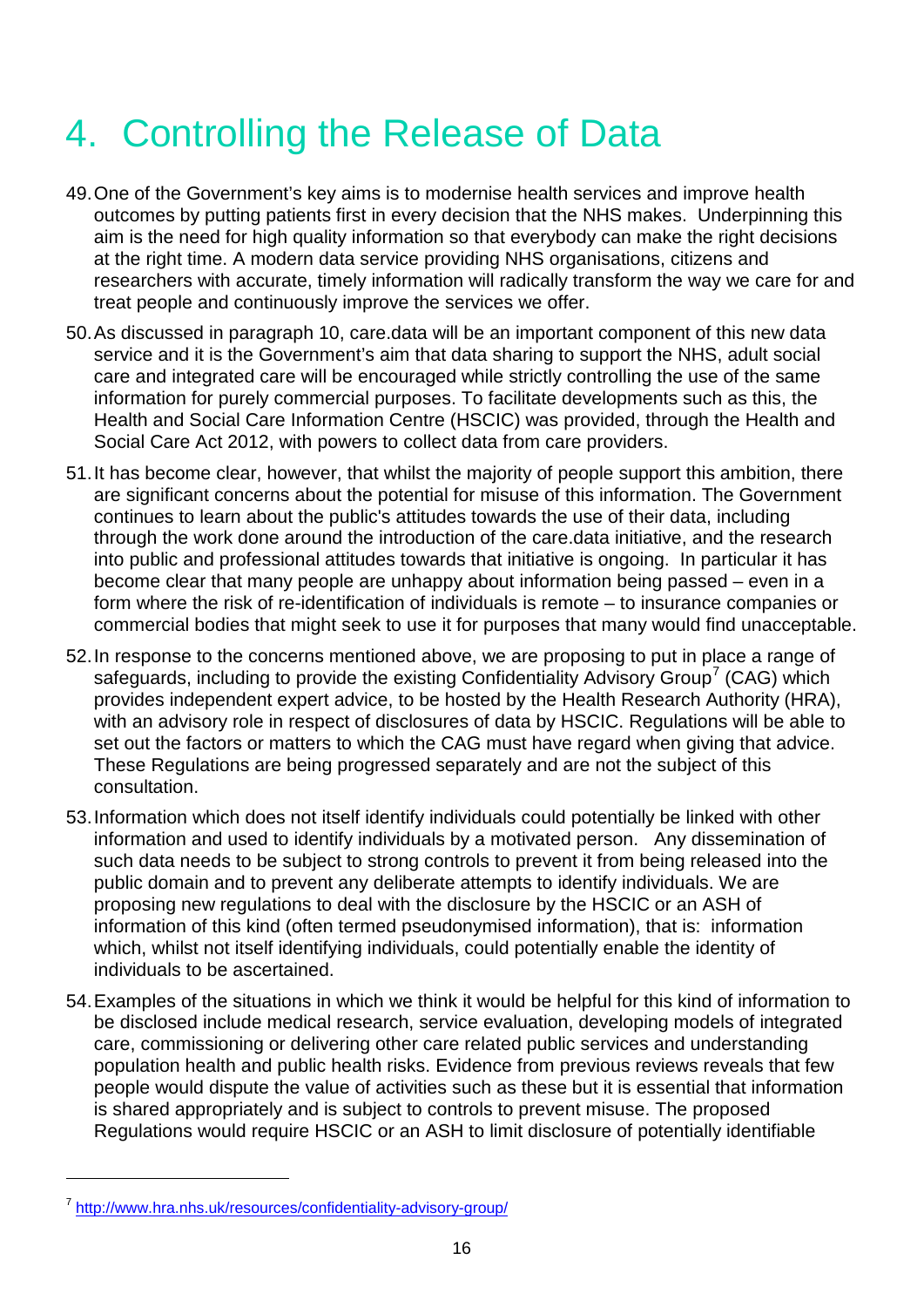information made under the Regulations to those who can demonstrate that they are working within the specified controls (see paragraph 57 below). Recognising that it is almost impossible to be 100% certain that any data could not potentially be used to identify individuals, the proposed Regulations would include controls to ensure that recipients of potentially identifiable information are not able to use it to re-identify individuals - thereby giving greater clarity and certainty to HSCIC or to an ASH to assist them in making decisions when and when not to release data.

- 55.The proposed new Regulations would enable and control the disclosure of this kind of information by setting out clearly what is permitted and what is not. These Regulations would ensure that any breach of the controls would be unlawful, and a civil penalty could be applied. In the 2002 Regulations the current civil penalty is up to £5000.
- 56.It is also intended that these controls, and any penalty for breach of them, would apply to those who receive this information from the HSCIC or an ASH, to prevent any unauthorised onward disclosure. Our intention is that the recipients of this information would not be processing "personal data" within the meaning of the Data Protection Act because the controls would mean that they would not be able to link it to particular individuals, and nor would they be likely to get hold of information which would enable them to do so. Importantly however, the Data Protection Act will continue to apply and if a recipient engages, in contravention of the Regulations, in processing that results in individuals being identified they would almost certainly be in breach of the first data protection principle in the Data Protection Act (because the processing would be unlawful) which could in some circumstances allow the Information Commissioner to impose a penalty of up to £500,000.
- 57.We are seeking your views on these proposed new provisions for regulating the disclosure of information that, if misused, could be used to identify an individual. The controls that we envisage applying include:
	- preventing HSCIC or an ASH from disclosing potentially identifiable information unless they are satisfied that the proposed recipient is not in possession, and is not likely to come into possession of, information that would enable the recipient to identify the individuals to whom the potentially identifiable information relates;
	- preventing HSCIC or an ASH from disclosing potentially identifiable information unless they are satisfied that the proposed recipient is in a position to comply with the controls mentioned below and they have no reason to believe that the proposed recipient has breached the controls when in receipt of this type of information in the past;
	- requiring that appropriate organisational and technical measures are taken by recipients to prevent unauthorised processing of information and providing evidence of these measures, which we would expect to be by completing and publishing an annual assessment using the Department of Health Information Governance Toolkit (see annex A);
	- requiring that information that is not intended to identify individuals is not processed with a view to identifying any individual;
	- imposing a requirement that those in receipt of data must make available to the Secretary of State or to the Information Commissioner such information as they may require to assist in any investigation and audit of the processing that is undertaken;
	- preventing any further release of data onwards to third parties without the explicit permission of the HSCIC or the ASH from whom the data came and exactly the same controls being in place to prevent further uncontrolled sharing; and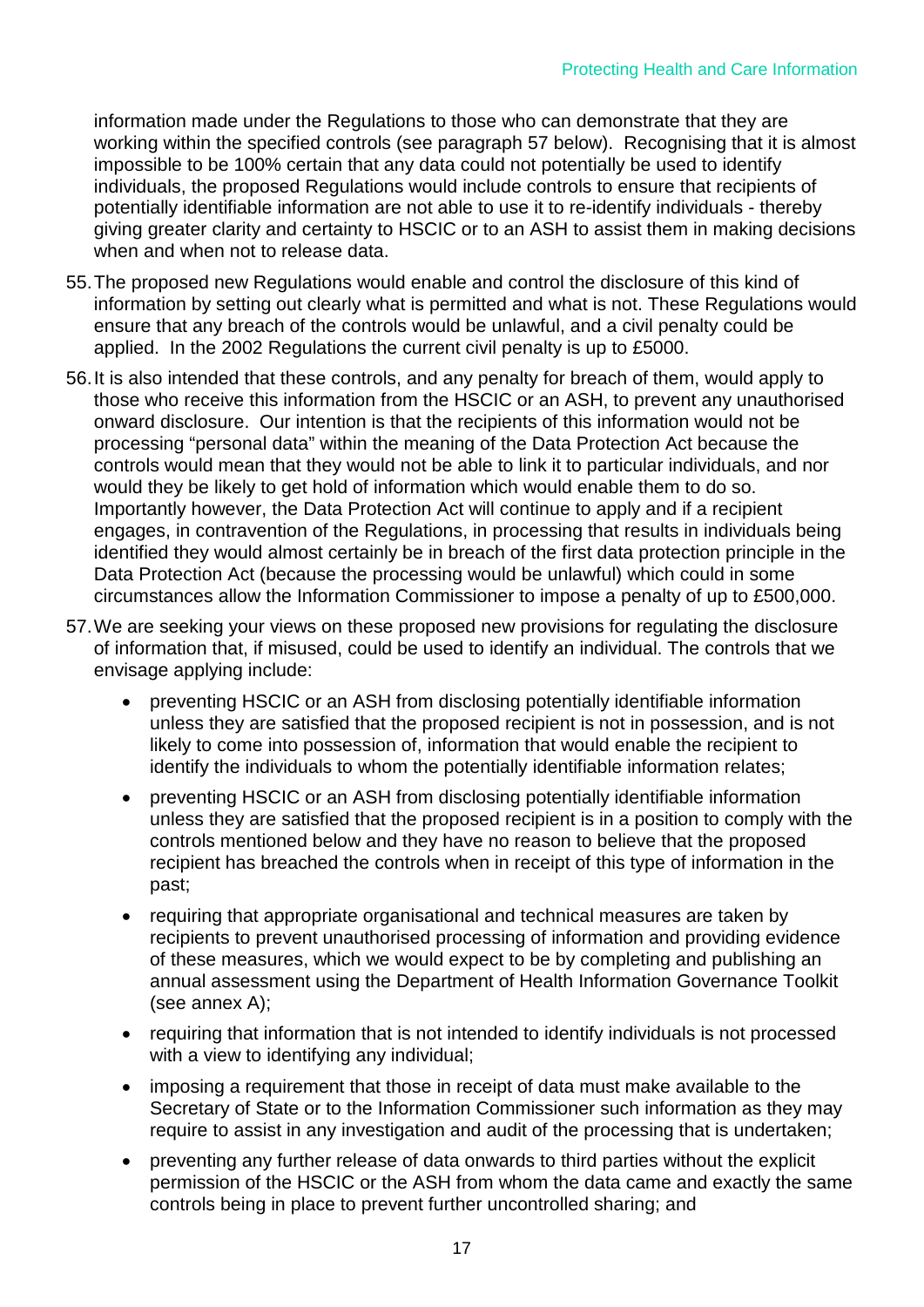- requiring that recipients only publish data that is effectively anonymised, which we would expect to be done in accordance with the anonymisation for publication standard<sup>[8](#page-15-0)</sup> published by the Secretary of State and NHS England.
- 58.We do not propose that disclosures of potentially identifiable information by the HSCIC or an ASH should require the approval of the Secretary of State. Approvals currently in place under regulation 5 of the 2002 Regulations should be unaffected by these proposals. The proposed Regulations would also not affect the sharing of potentially identifiable information which would be lawful when made otherwise than under the Regulations.

#### **Q9. What are your views of the controls set out above?**

**Q10. What are your views on the level of the civil penalty that we should set for any breach of these controls?**

**Q11. Are there any other controls that you think should be imposed? If so, please set out what you think these should be.**

<span id="page-17-0"></span><sup>8</sup> <http://www.isb.nhs.uk/library/standard/128>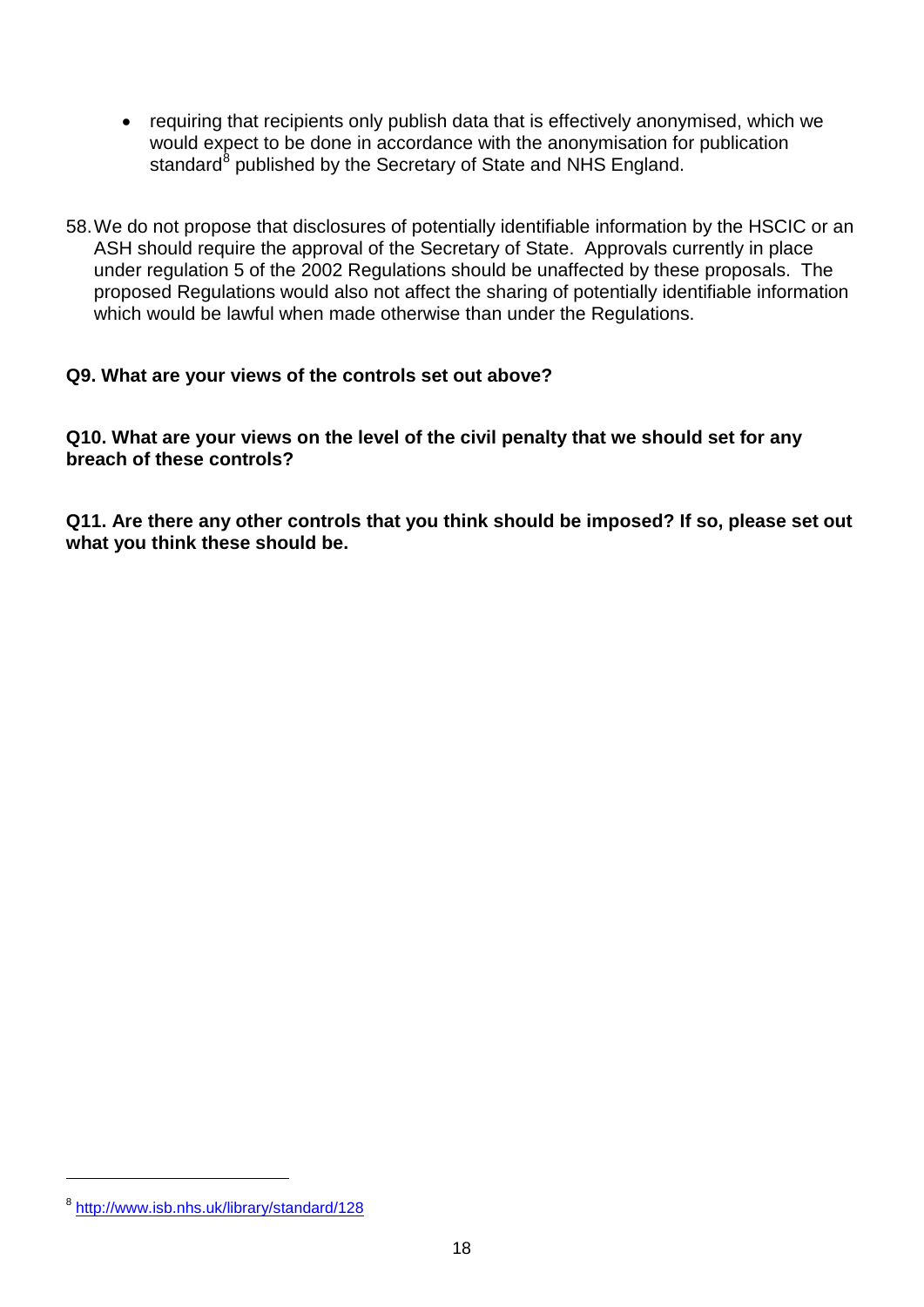# 5. Equality Issues

 $\overline{a}$ 

- 59.Section 149 of the Equality Act 2010 establishes the Public Sector Equality Duty (PSED), requiring public authorities to have due regard to the need to:
	- eliminate discrimination, harassment, victimisation and any other conduct prohibited in the 2010 Act;
	- advance equality of opportunity between persons who share a relevant protected characteristic and persons who do not share it; and
	- foster good relations between persons who share a relevant protected characteristic and persons who do not share it.
- 60.Section 149(7) of the 2010 Act describes relevant protected characteristics for the purpose of the PSED as: age; disability; gender reassignment; pregnancy and maternity; race; religion or belief; sex; and, sexual orientation. It also specifies that Ministers of the Crown and government departments are public authorities for the purpose of the PSED.
- 61. The Secretary of State for Health has a further duty: he must have regard to the need to reduce inequalities between the people of England with respect to the benefits that may be obtained by them from the health service.
- 62.The Department of Health's initial view is that there are no potential impacts in relation to the proposed Regulations as regards accredited safe havens and controls on the release of data (sections 2 and 4), as these both impact on care service activity data and are unlikely to impact directly on individuals. The case management aspects of the Regulations (section 3) will, we believe, impact positively on the care of vulnerable individuals for whom accommodation is arranged, some of whom, through age or disability, will belong to the groups protected under the Equality Act, in cases where the care that they are receiving is inadequate or inappropriate.
- 63.In the development of the new Regulations proposed in this consultation, we must ensure that we have due regard to the three aims of the PSED and the Secretary of State's for Health's duty to have regard to the need to reduce health inequalities. We hope to use this consultation exercise to obtain the views of stakeholders on possible impacts to inform the Department's work to meet its statutory equality duties.<sup>[9](#page-17-0)</sup>

#### **Q12. Do you think any of the proposals set out in this consultation document could have equality impacts for affected persons who share a protected characteristic, as described above?**

**Q13. Do you have any views on the proposals in relation to the Secretary of State for Health's duty in relation to reducing health inequalities? If so, please tell us about them.**

<span id="page-18-0"></span><sup>9</sup> https://www.gov.uk/government/uploads/system/uploads/attachment\_data/file/276682/2014\_services.pdf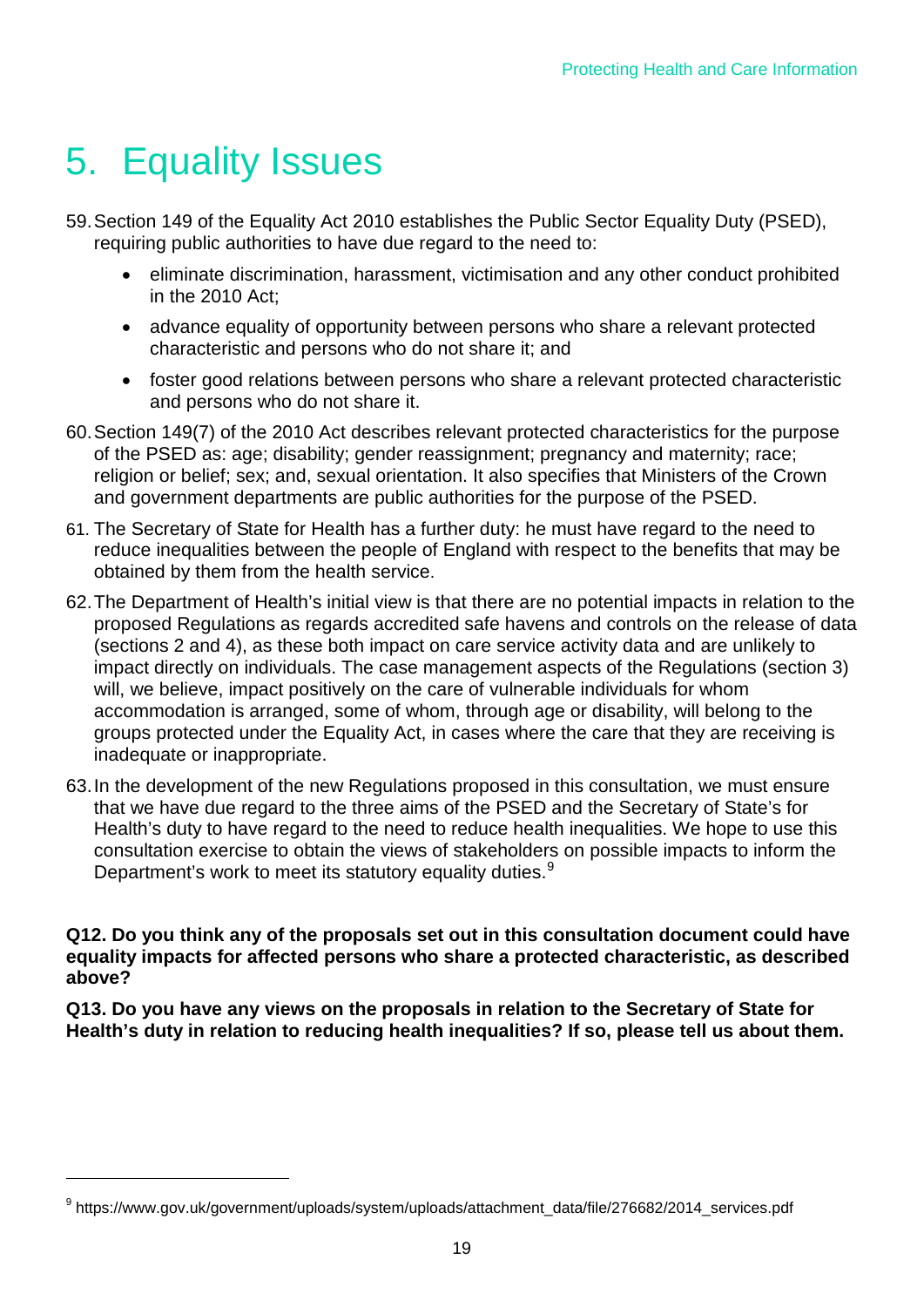# 6. How to respond

### This section outlines the ways in which you can respond to this consultation.

In this document we have set out our aims and intentions to place additional controls on the use and disclosure of information and to clarify the rules on when information about those in care must be shared to support the care of vulnerable individuals. The consultation questions are set out in Sections 2 to 5 above and Annex C.

This consultation is part of the wider engagement on the use and disclosure of information. We have already taken account of previous reports and consultations including the Data Sharing Review and the Information Strategy consultation. We have considered the views on the use of information submitted to the Future Forum and the Information Governance Review, as well as evidence submitted in response to the Francis Inquiry and the Winterbourne View review (see Annex B). We have also taken account of views expressed as part of the engagement exercise on care.data that has been led by NHS England and the findings of their recently concluded consultation on *"Priority Issues in Information Governance[10](#page-18-0)"* .

It is therefore our intention to consult on the controls on the use and disclosure of information for six weeks, closing on 8 August 2014.

In response to this consultation, you can:

- Answer the questions online at: http://consultations.dh.gov.uk/data-sharing/protectinghealth-and-care-information
- Email your response to: **phacd@dh.gsi.gov.uk**
- Post your responses to:

 $\overline{a}$ 

Data sharing regulations consultation c/o Jennifer Byrom Room 2N12 Quarry House Quarry Hill Leeds West Yorkshire LS2 7UE

<span id="page-19-0"></span><sup>&</sup>lt;sup>10</sup> http://www.england.nhs.uk/ourwork/tsd/ig/ig-consultations/ig-priority-issues/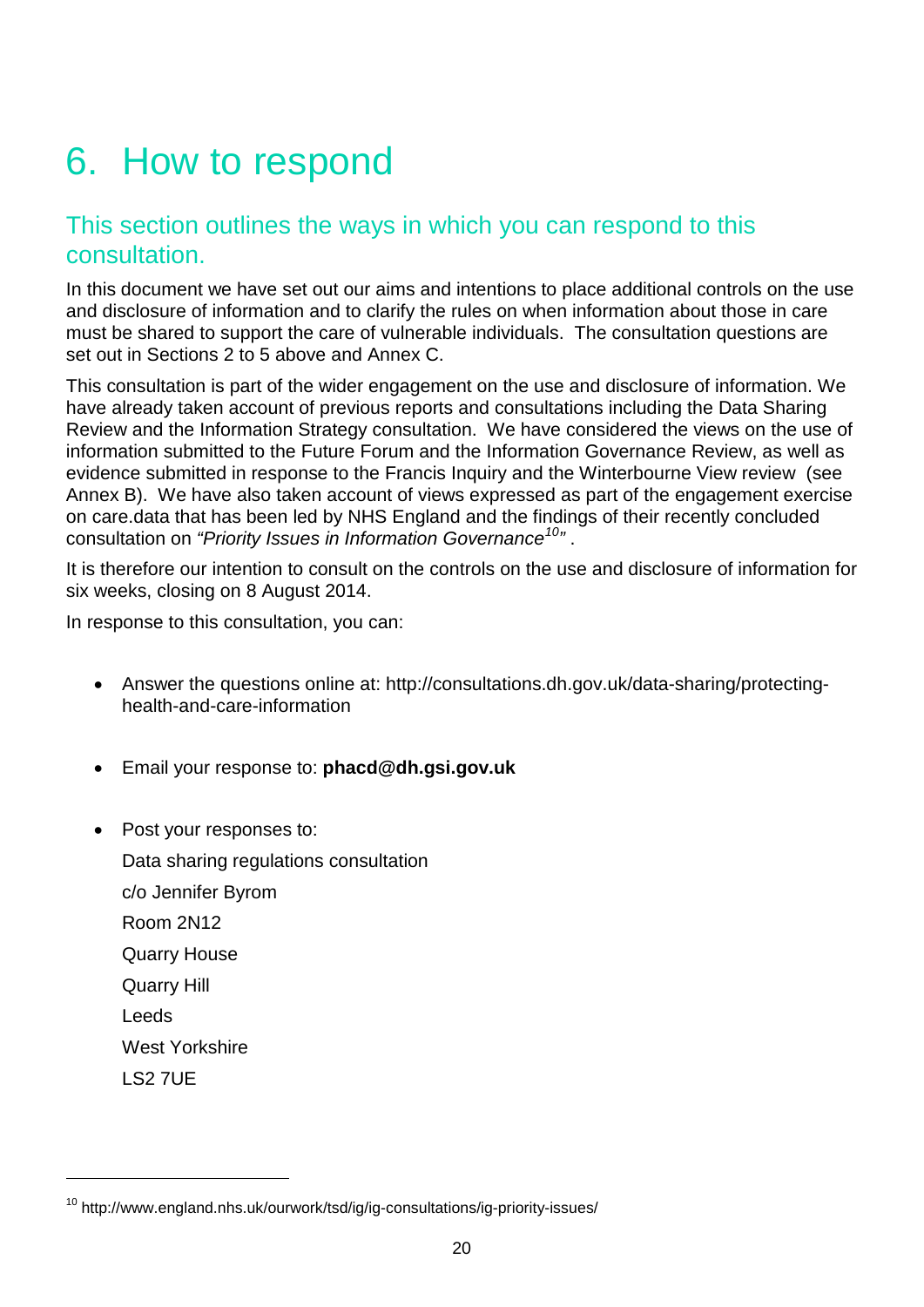### Comments on the consultation process itself

If you have concerns or comments which you would like to make relating specifically to the consultation process itself please contact:

Consultations Coordinator Department of Health 2e26, Quarry House Leeds LS2 7UE

#### or e-mail : **consultations.co-ordinator@dh.gsi.gov.uk**

Please do not send consultation responses to this address.

#### Confidentiality of information

We manage the information you provide in response to this consultation in accordance with the Department of Health's **Information Charter[11](#page-19-0)**

Information we receive, including personal information, may be published or disclosed in accordance with the access to information regimes (primarily the Freedom of Information Act 2000 (FOIA), the Data Protection Act 1998 (DPA) and the Environmental Information Regulations 2004).

If you want the information that you provide to be treated as confidential, please be aware that, under the FOIA, there is a statutory Code of Practice with which public authorities must comply and which deals, amongst other things, with obligations of confidence. In view of this it would be helpful if you could explain to us why you regard the information you have provided as confidential. If we receive a request for disclosure of the information we will take full account of your explanation, but we cannot give an assurance that confidentiality can be maintained in all circumstances. An automatic confidentiality disclaimer generated by your IT system will not, of itself, be regarded as binding on the Department.

The Department will process your personal data in accordance with the DPA and in most circumstances this will mean that your personal data will not be disclosed to third parties.

<span id="page-20-0"></span><sup>11</sup> <http://transparency.dh.gov.uk/dataprotection/information-charter/>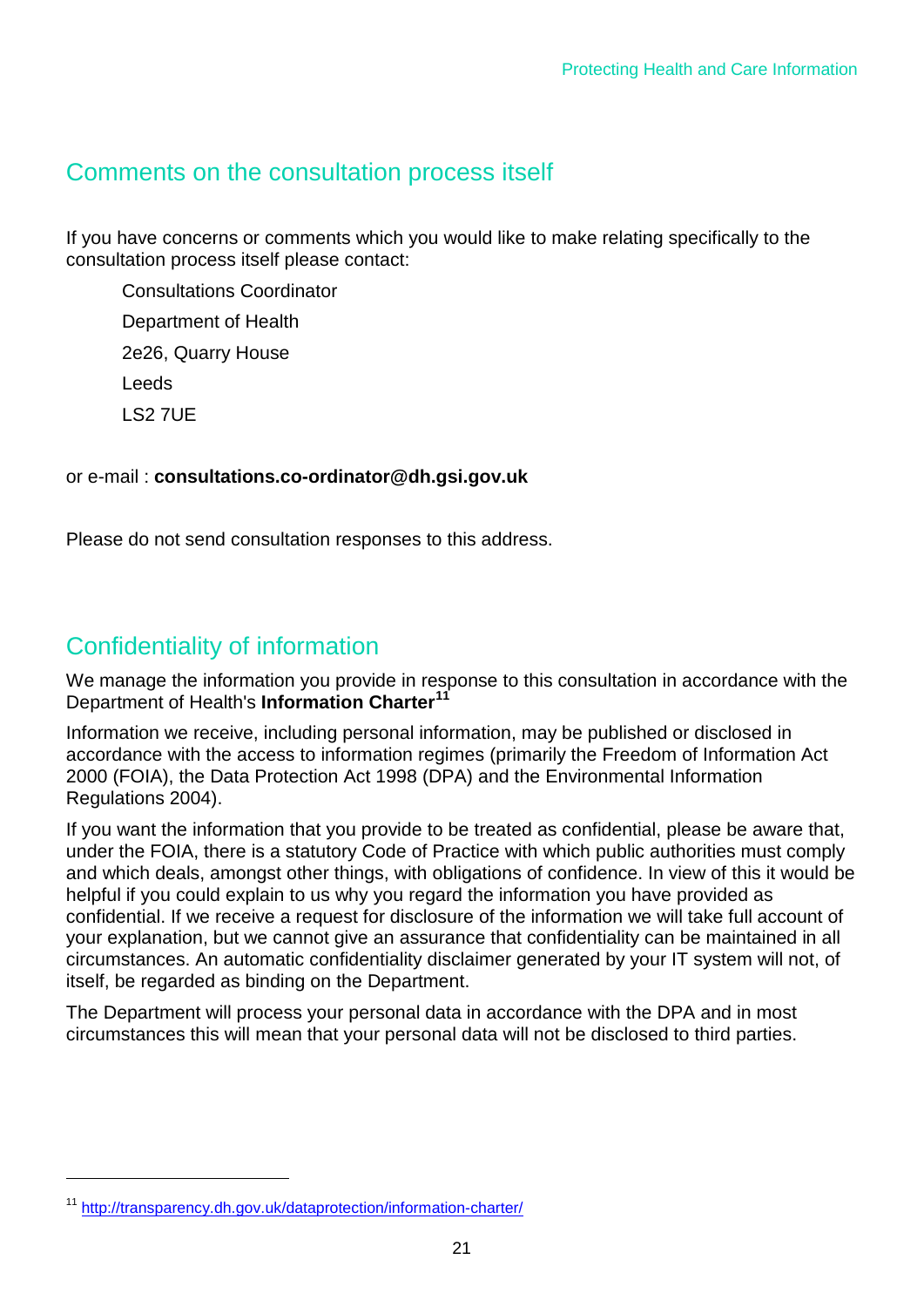# Annex A: Information Governance Toolkit **Controls**

There are approved and comprehensive information governance policies with associated strategies and/or improvement plans

Formal contractual arrangements that include compliance with information governance requirements, are in place with all contractors and support organisations

Employment contracts which include compliance with information governance standards are in place for all individuals carrying out work on behalf of the organisation

Information governance awareness and mandatory training procedures are in place and all staff are appropriately trained

The information governance agenda is supported by adequate confidentiality and data protection skills, knowledge and experience which meet the organisation's assessed needs

Staff are provided with clear guidance on keeping personal information secure and on respecting the confidentiality of service users

Personal information is only used in ways that do not directly contribute to the delivery of care services where there is a lawful basis to do so and objections to the disclosure of confidential personal information are appropriately respected

Individuals (or their parents/carers if appropriate) are informed about the proposed uses of their personal information

There are appropriate confidentiality audit procedures to monitor access to confidential personal information

Where required, protocols governing the routine sharing of personal information have been agreed with other organisations

All new processes, services, information systems, and other relevant information assets are developed and implemented in a secure and structured manner, and comply with information governance security accreditation, information quality and confidentiality and data protection requirements

The information governance agenda is supported by adequate information security skills, knowledge and experience which meet the organisation's assessed needs

A formal information security risk assessment and management programme for key information assets has been documented, implemented and reviewed

There are documented information security incident / event reporting and management procedures that are accessible to all staff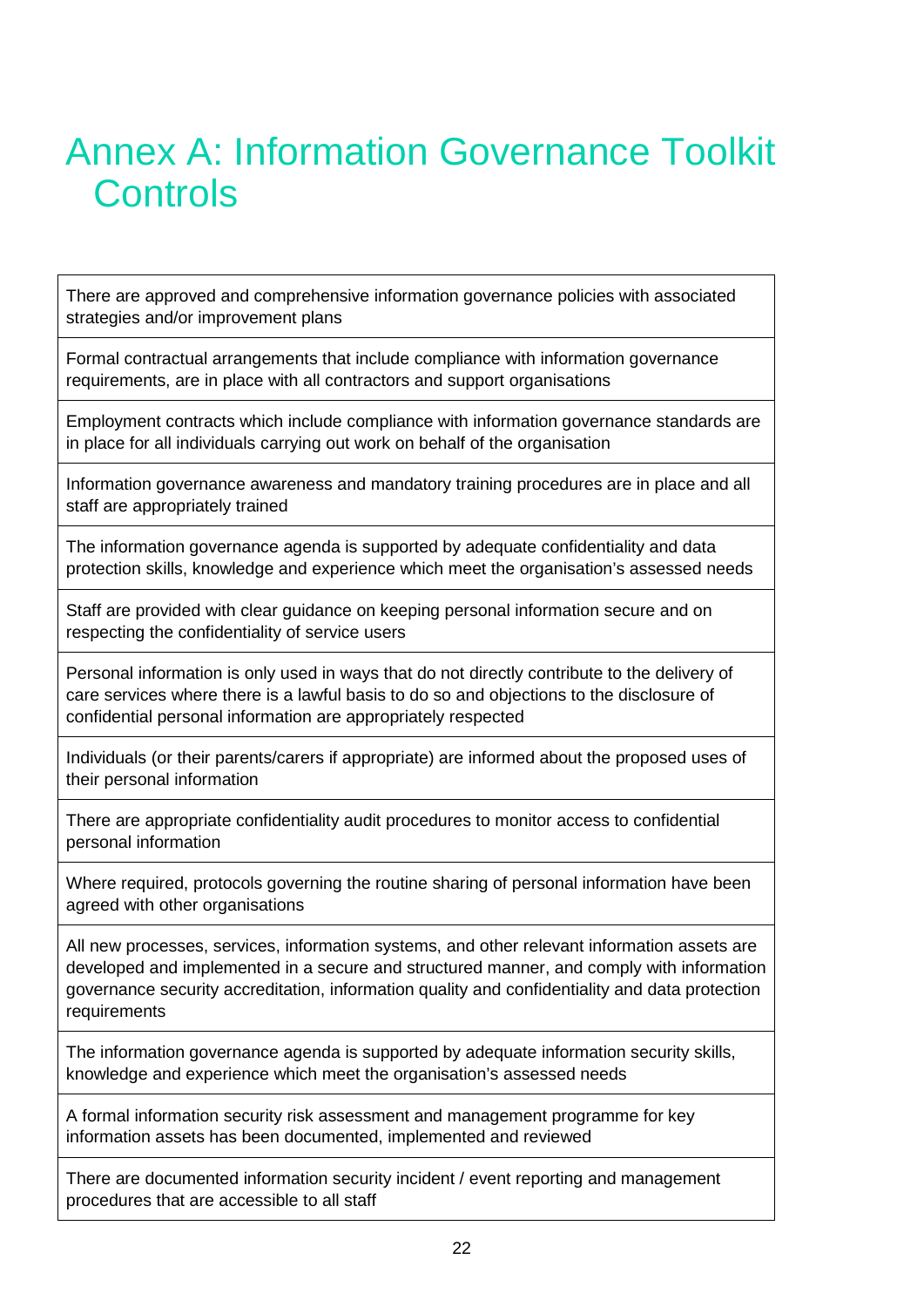Monitoring and enforcement processes are in place to ensure NHS national application smartcard users comply with the terms and conditions of use

Operating and application information systems support appropriate access controls and documented and managed access rights are in place for all users of these systems

An effectively supported Senior Information Risk Owner takes ownership of the organisation's information risk policy and information risk management strategy

All transfers of hardcopy and digital person identifiable and sensitive information have been identified and risk assessed; technical and organisational measures adequately secure these transfers

Business continuity plans are up to date and tested for all critical information assets

Procedures are in place to prevent information processing being interrupted or disrupted through equipment failure, environmental hazard or human error

Information assets with computer components are capable of the rapid detection, isolation and removal of malicious code and unauthorised mobile code

Policy and procedures are in place to ensure that information communication technology networks operate securely

Policy and procedures ensure that mobile computing and teleworking are secure

All information assets that hold, or are, personal data are protected by appropriate organisational and technical measures

The confidentiality of service user information is protected through use of pseudonymisation and anonymisation techniques where appropriate

These controls were extracted from the Information Governance toolkit version 11. The controls for version 12, the current version of the toolkit can be found here [https://www.igt.hscic.gov.uk/RequirementsList.aspx?tk=64&lnv=4&cb=20%3A41%3A40&sView](https://www.igt.hscic.gov.uk/RequirementsList.aspx?tk=64&lnv=4&cb=20%3A41%3A40&sViewOrgType=15) [OrgType=15](https://www.igt.hscic.gov.uk/RequirementsList.aspx?tk=64&lnv=4&cb=20%3A41%3A40&sViewOrgType=15)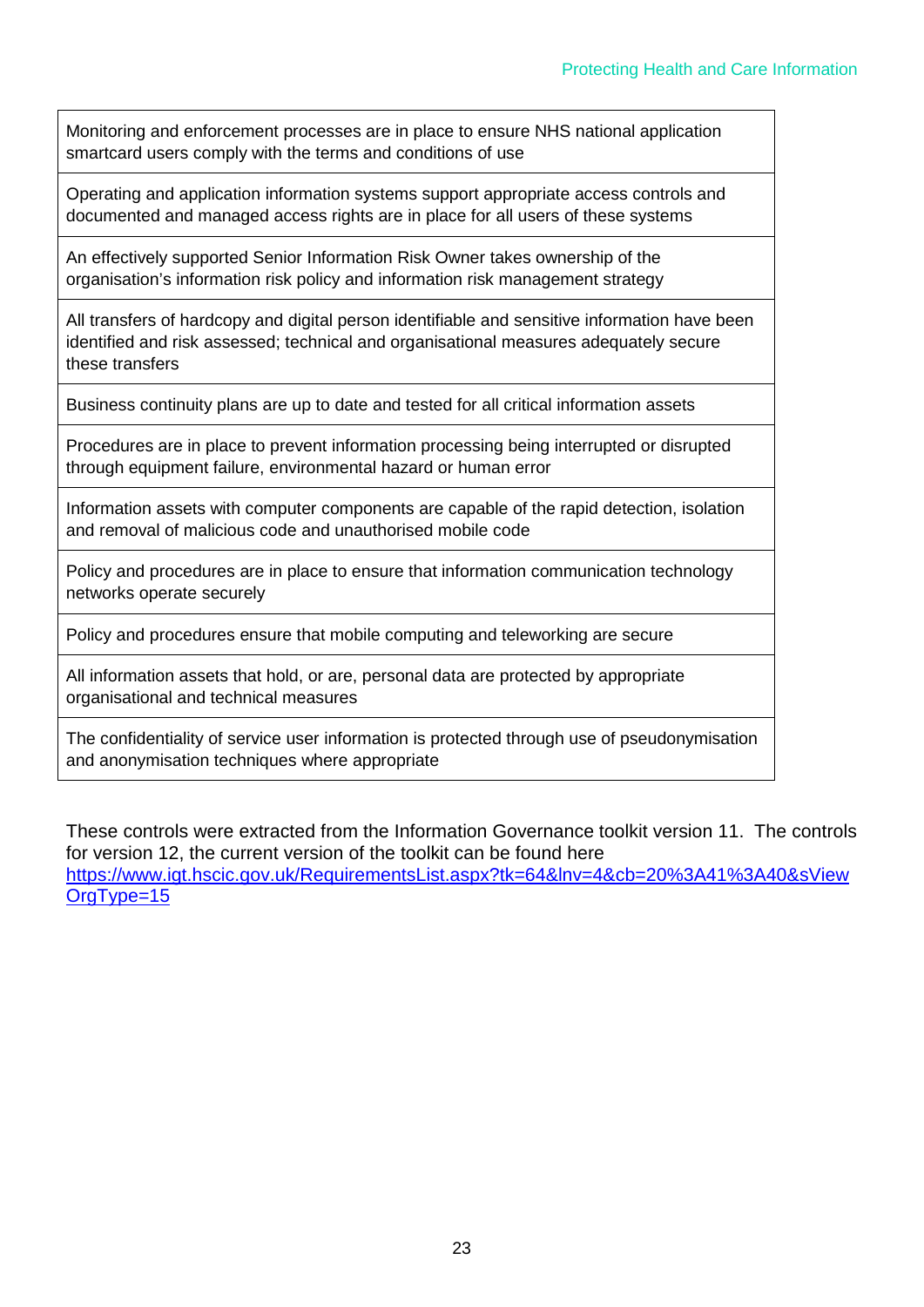# Annex B Previous Reviews

- 64.There have been a number of reviews that relate to these proposed new regulations. The concept of controlled environments, termed 'safe havens' in the 2008 Data Sharing review and 'accredited safe havens' in the 2013 Information Governance review, has been debated widely. There seems to be a broad consensus that controlled environments with transparent rules and strong security arrangements in place can provide a secure basis for processing data for purposes other than the direct delivery of care.
- 65.At the same time, there is a recognition in all the reviews that it is important that information is shared for a wide range of purposes beyond direct care. The stories behind the Francis Inquiry into failings in Mid Staffordshire NHS Foundation Trust and the tragedy of the Winterbourne View hospital clearly call for the barriers to information sharing, whether actual or perceived, to be urgently addressed.
- 66.Public consultations have consistently found that most people are supportive of information being shared for the right purposes but that there need to be strong controls to prevent it being used for the wrong purposes.

### The Data Sharing Review<sup>[12](#page-20-0)</sup>

67.The Data Sharing Review, undertaken by Richard Thomas, the Information Commissioner, and Mark Walport, Director of the Wellcome Trust, considered the use and sharing of personal data in the public and private sectors. The report, published in July 2008, includes a number of recommendations relating to the use and sharing of information for research and statistical analysis. These included:

*"'Safe havens' should be developed as an environment for population-based research and statistical analysis in which the risk of identifying individuals is minimised; and furthermore we recommend that a system of approving or accrediting researchers who meet the relevant criteria to work within those safe havens is established. We think that implementation of this recommendation will require legislation, following the precedent of the Statistics and Registration Service Act 2007."*

68.Although this recommendation was aimed at all parts of government there are particular sensitivities relating to health and social care data. The 2002 Regulations are an existing regulation making power that enable3 the creation of 'safe havens' for health and social care data with robust security controls.

### The Future Forum<sup>[13](#page-23-0)</sup>

 $\overline{a}$ 

69.The Future Forum report, published in January 2012, set out a number of important principles on the balance between patient confidentiality and the wider sharing of information:

<span id="page-23-1"></span><sup>12</sup> [http://www.wellcome.ac.uk/About-us/Policy/Spotlight-issues/Personal-information/Data-Sharing-](http://www.wellcome.ac.uk/About-us/Policy/Spotlight-issues/Personal-information/Data-Sharing-Review/index.htm)[Review/index.htm](http://www.wellcome.ac.uk/About-us/Policy/Spotlight-issues/Personal-information/Data-Sharing-Review/index.htm)

<span id="page-23-0"></span><sup>13</sup> <http://healthandcare.dh.gov.uk/forum-report>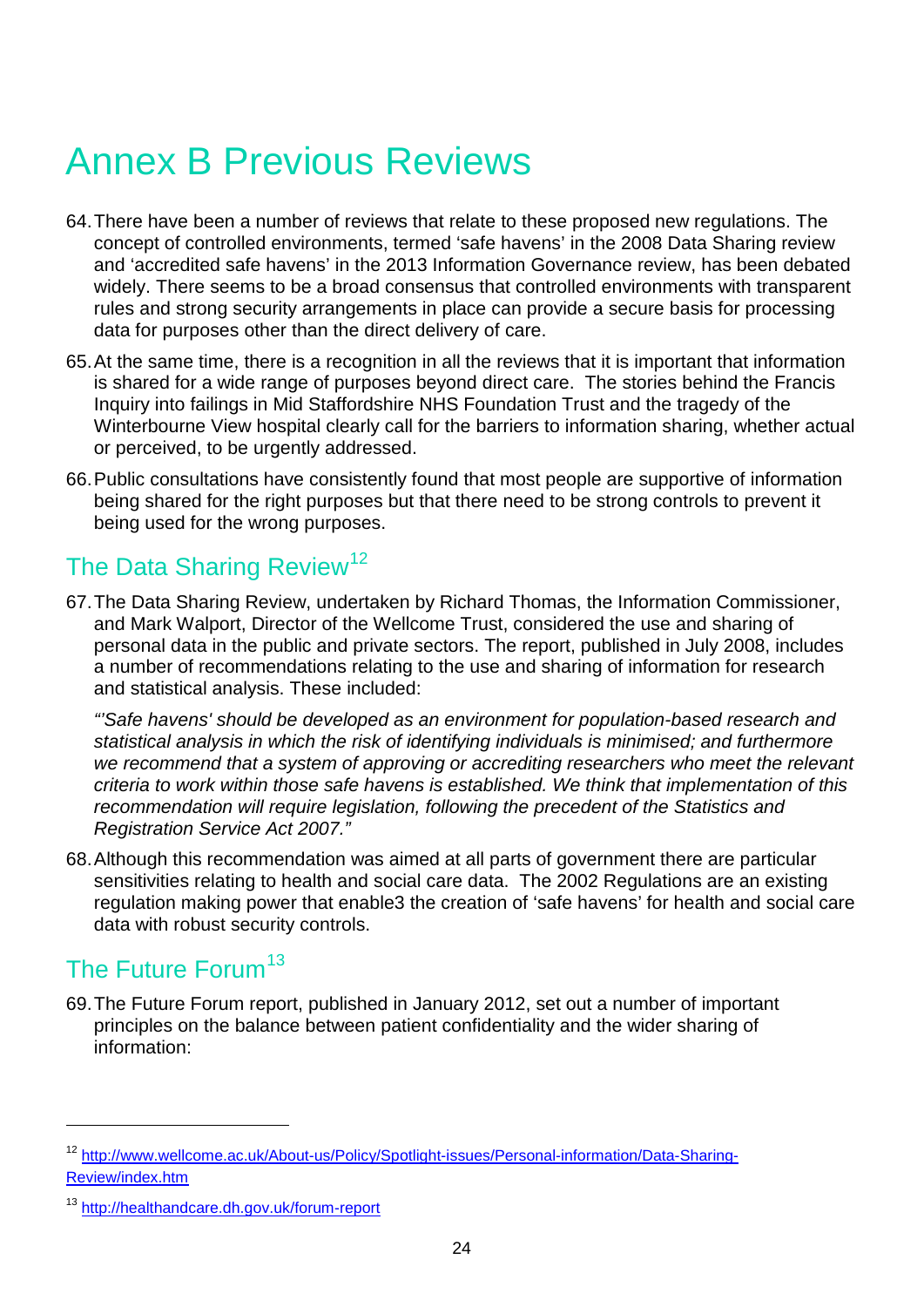- *Responsible data sharing is an important underpinning of safety, quality and continuity in the care of individuals and, through secondary uses such as clinical audit and research, a vital component of wider learning and quality improvement.*
- *Information governance should be seen as the enabler of responsible sharing and extraction of data in the interests of improving the care of individuals and of wider quality improvements.*
- *It is the patient's and service user's data and needs to be treated with respect.*
- *There should be a normal presumption that all those individuals involved in the care of a patient or service user have access to the data about that person – with their consent.*
- 70.The report also recommended that an independent review of information governance across health and social care be undertaken, which the Secretary of State for Health subsequently asked Dame Fiona Caldicott to lead (see below).

## The Information Strategy<sup>[14](#page-23-1)</sup>

- 71."*The Power of Information*" the information strategy for health and care in England published in May 2012 - set out the Government's proposals for achieving the improvements that are needed in healthcare informatics and information governance. At the heart of these proposals is the requirement to provide:
	- *care records that are effectively shared along the multi-disciplinary, multi-agency individual's care pathway;*
	- *people with greater access to and control of the health and social care information held about them;*
	- *high quality information for secondary uses (R&D, commissioning and planning services, clinical audit and public health).*

### Winterbourne View<sup>[15](#page-24-0)</sup>

- 72.The abuse revealed at Winterbourne View hospital was criminal. Staff whose job was to care for and help people instead routinely mistreated and abused them. Management at the hospital allowed a culture of abuse to flourish. Warning signs were not picked up or acted on by health or local authorities, and concerns raised by a whistle-blower went unheeded. The fact that it took a television documentary to raise the alarm was itself a mark of failings in the system.
- 73.*"Transforming care: A national response to Winterbourne View Hospital*", published by the Department of Health in December 2012 highlighted a system-wide failure to design, commission and provide services which give people the support they need close to home, and which are in line with well-established standards. Equally, there was a failure to assess the quality of care or outcomes being delivered for the very high cost of places at Winterbourne View and other hospitals.

<sup>14</sup> [https://www.gov.uk/government/uploads/system/uploads/attachment\\_data/file/213689/dh\\_134205.pdf](https://www.gov.uk/government/uploads/system/uploads/attachment_data/file/213689/dh_134205.pdf)

<span id="page-24-1"></span><span id="page-24-0"></span><sup>15</sup> [https://www.gov.uk/government/publications/winterbourne-view-hospital-department-of-health-review-and](https://www.gov.uk/government/publications/winterbourne-view-hospital-department-of-health-review-and-response)[response](https://www.gov.uk/government/publications/winterbourne-view-hospital-department-of-health-review-and-response)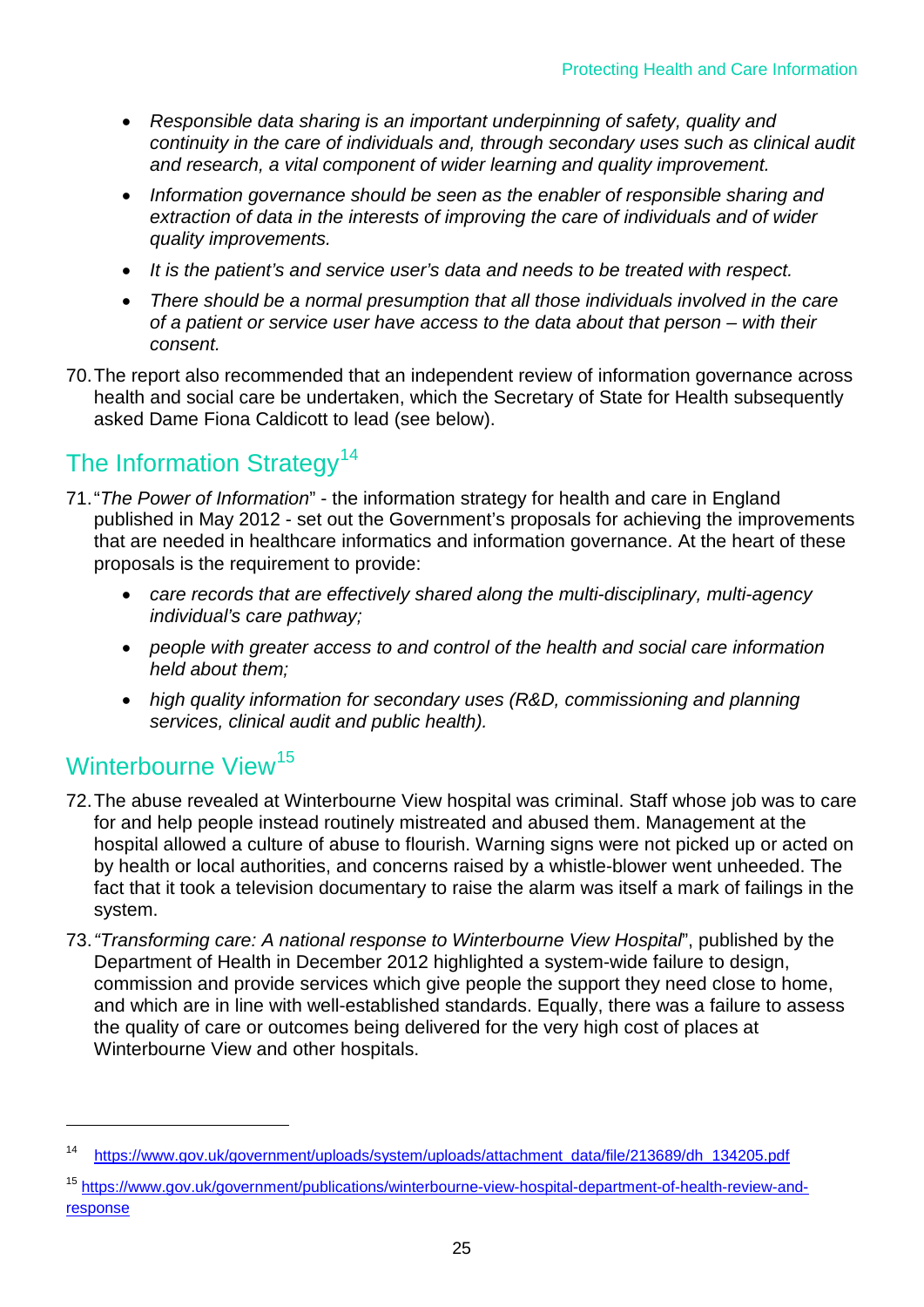74.As Dame Fiona noted in her report, there are many information governance barriers which are widely seen as preventing commissioners and case managers from accessing the information that they need in order to assess the quality of the care provided to people in need. These proposed new regulations aim to make absolutely clear what information can and cannot be shared for the purposes of commissioning and case management, and by what means.

## The Francis Inquiry<sup>[16](#page-24-1)</sup>

- 75.The Mid Staffordshire review provided a wide range of recommendations on all aspects of care but some were aimed specifically at commissioners, case managers and performance managers. The report published in February 2013 suggests that commissioning as a vital function in the modern health and care system must focus not just on activity and cost efficiency but also on service quality and positive outcomes. The Inquiry's recommendations included:
	- *Commissioners must have the capacity and resources to monitor the performance of*
	- *every commissioning contract on a continuing basis during the contract period, this may include:*
		- *quality information generated by the provider*
		- *commissioners undertaking their own (or independent) audits, inspections, and investigations*
		- *the possession of accurate, relevant, and useable information*
		- *monitoring compliance both with the fundamental standards and with any enhanced standards adopted.*
	- *Commissioners should intervene where substandard or unsafe services are being provided, including requiring the substitution of staff or other measures necessary to protect patients from harm.*
	- *Ensuring fundamental patient safety and quality standards are being met and are the top priority for all NHS performance managers. It is essential that "convincing evidence" is provided before assurance is offered.*
	- *"Unambiguous lines of referral and information flows" are integral to ensure the performance manager "is not in ignorance of the reality."*

### The Information Governance Review<sup>[17](#page-25-0)</sup>

76.The Information Governance Review reported in March 2013 after gathering and assessing an extensive volume of evidence on the balance between data sharing and data security. The Future Forum's key recommendation relating to information governance stated that data sharing is vital for patient safety, quality and integrated care and was endorsed wholeheartedly by the review panel. A particularly important recommendation, providing the basis for elements of these proposed new regulations was that:

*"The linkage of personal confidential data, which requires a legal basis, or data that has been de-identified but still carries a high risk that it could be re-identified with reasonable* 

<sup>16</sup> <http://www.midstaffspublicinquiry.com/>

<span id="page-25-0"></span><sup>&</sup>lt;sup>17</sup> <https://www.gov.uk/government/publications/the-information-governance-review>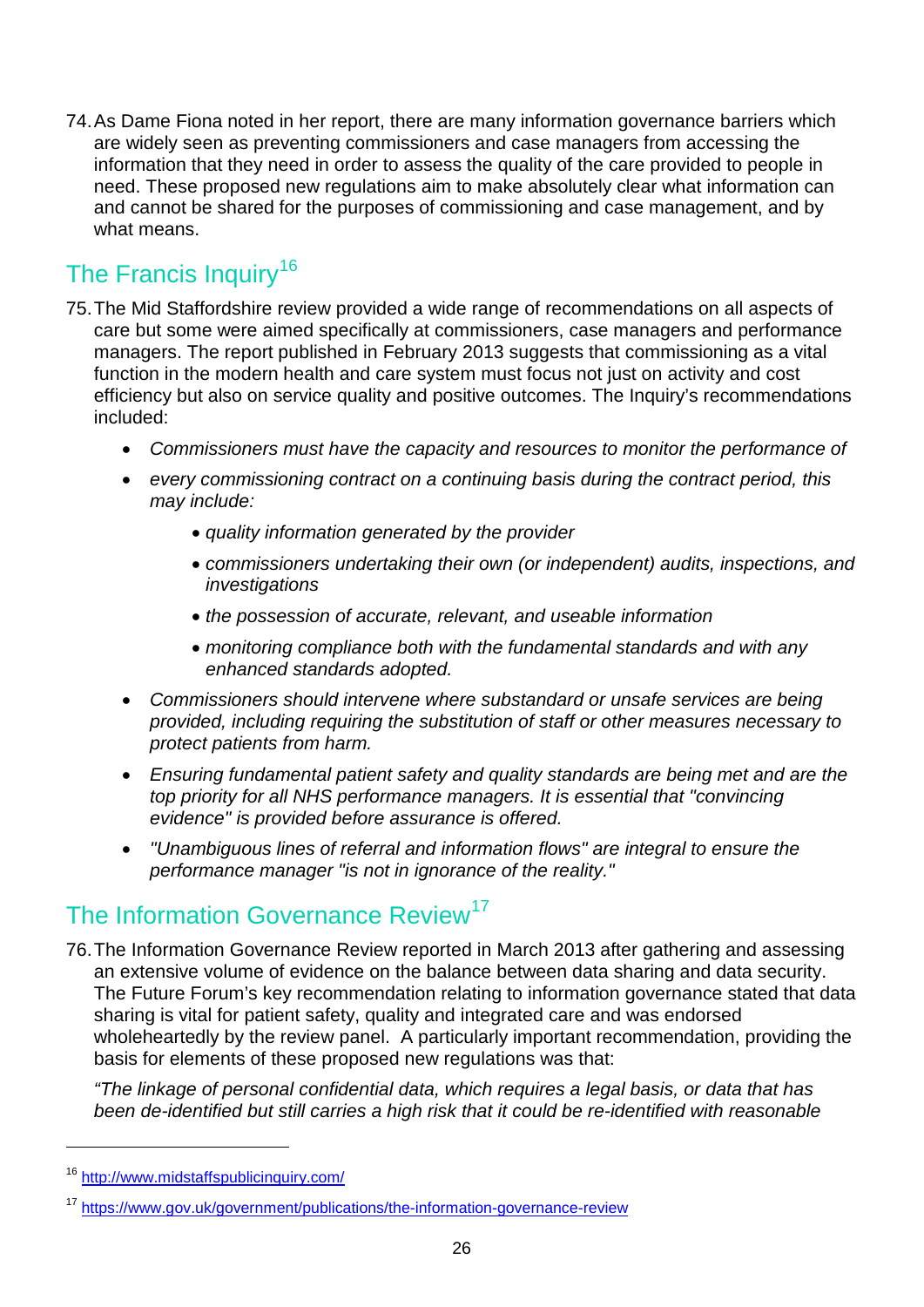*effort, from more than one organisation for any purpose other than direct care should only be done in specialist, well-governed, independently scrutinised and accredited environments called 'accredited safe havens'."*